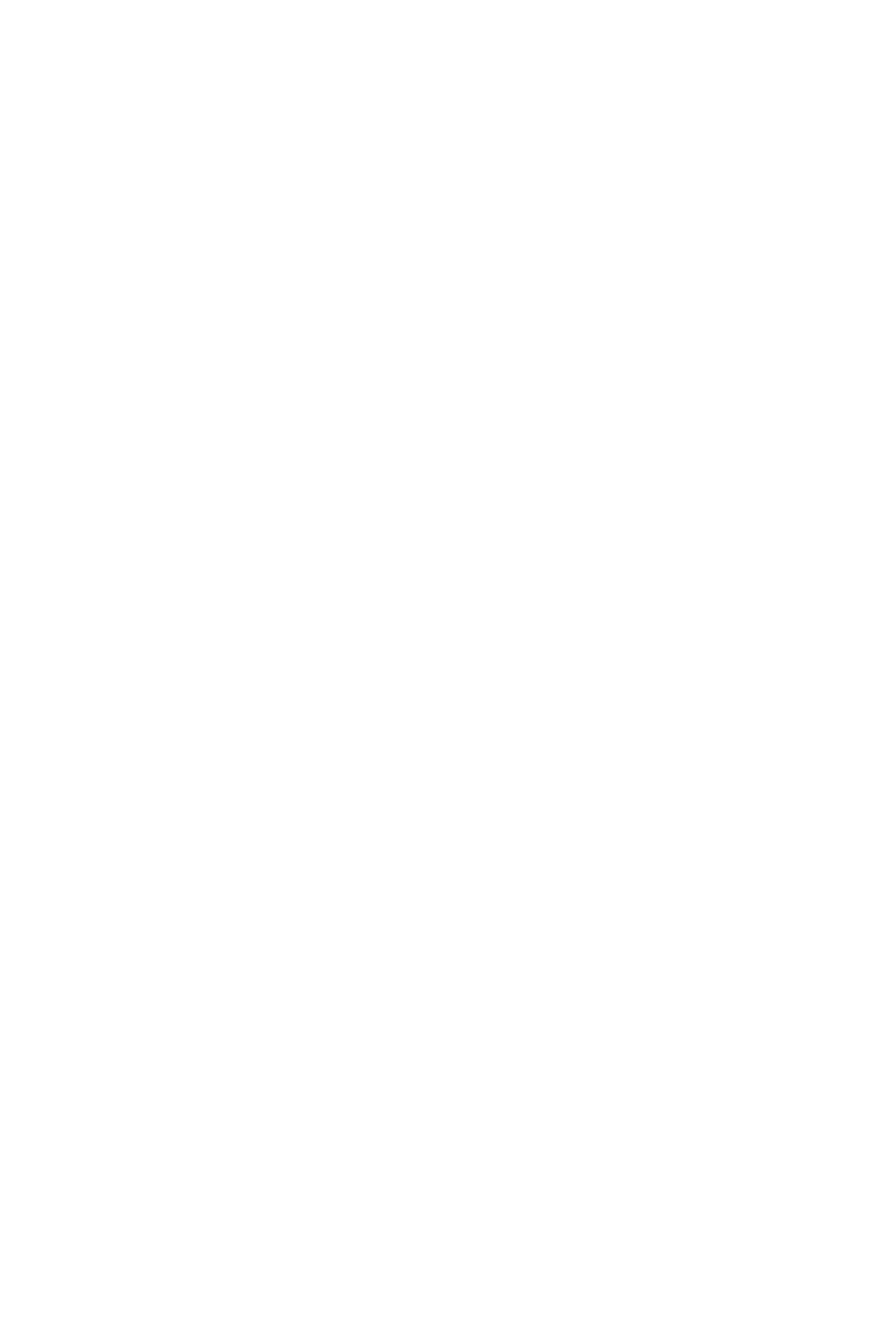# THE BUSY PROFESSIONAL'S GUIDE TO PASSIVE REAL ESTATE INVESTING

A PHYSICIAN'S PATH TO BUILDING WEALTH, CREATING FINANCIAL FREEDOM & LEAVING A LEGACY

VANESSA PETERS, MD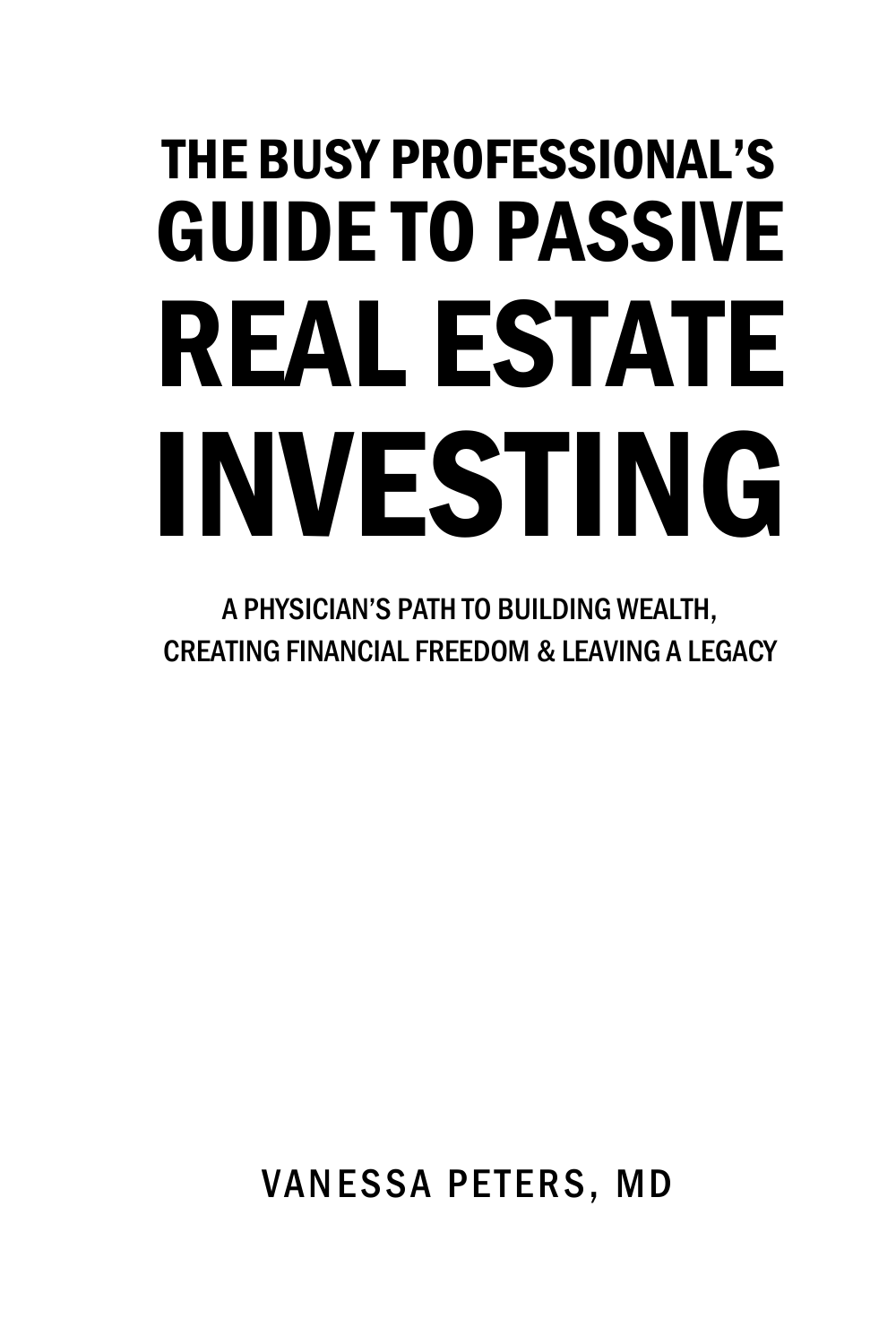#### Copyright ©2019 by Vanessa Peters, MD

All rights reserved. No portion of this book may be reproduced, stored in a retrieval system, or transmitted in any form or by any means- electronic, mechanical, photocopy, recording, scanning, or other- except for brief quotations in critical reviews or articles, without the prior written permission of the author.

The publisher and the author do not make any guarantee or other promise as to any results that may be obtained from using the content of this book. Please note that much of this publication is based on personal experience and anecdotal evidence. You should never make any investment decision without first consulting with your own financial advisor and conducting your own research and due diligence. To the maximum extent permitted by law, the publisher and the author disclaim any and all liability in the event any information, commentary, analysis, opinions, advice and/or recommendations contained in this book prove to be inaccurate, incomplete or unreliable, or result in any investment or other losses. Nothing in this book is intended to replaced common sense or legal, accounting, or professional advice, and it is meant only to inform and educate.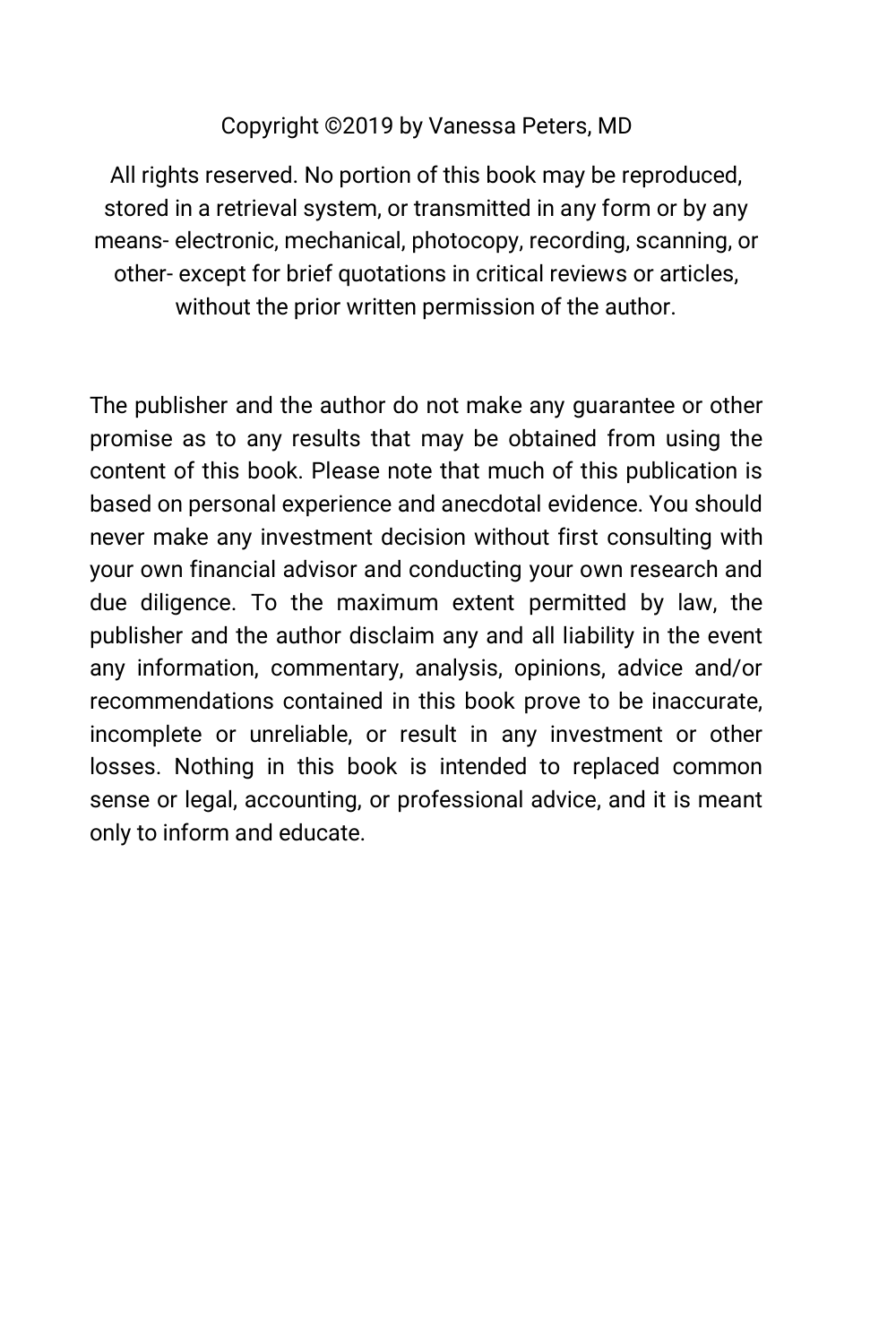*For Griff and Mason—here's to our future adventures*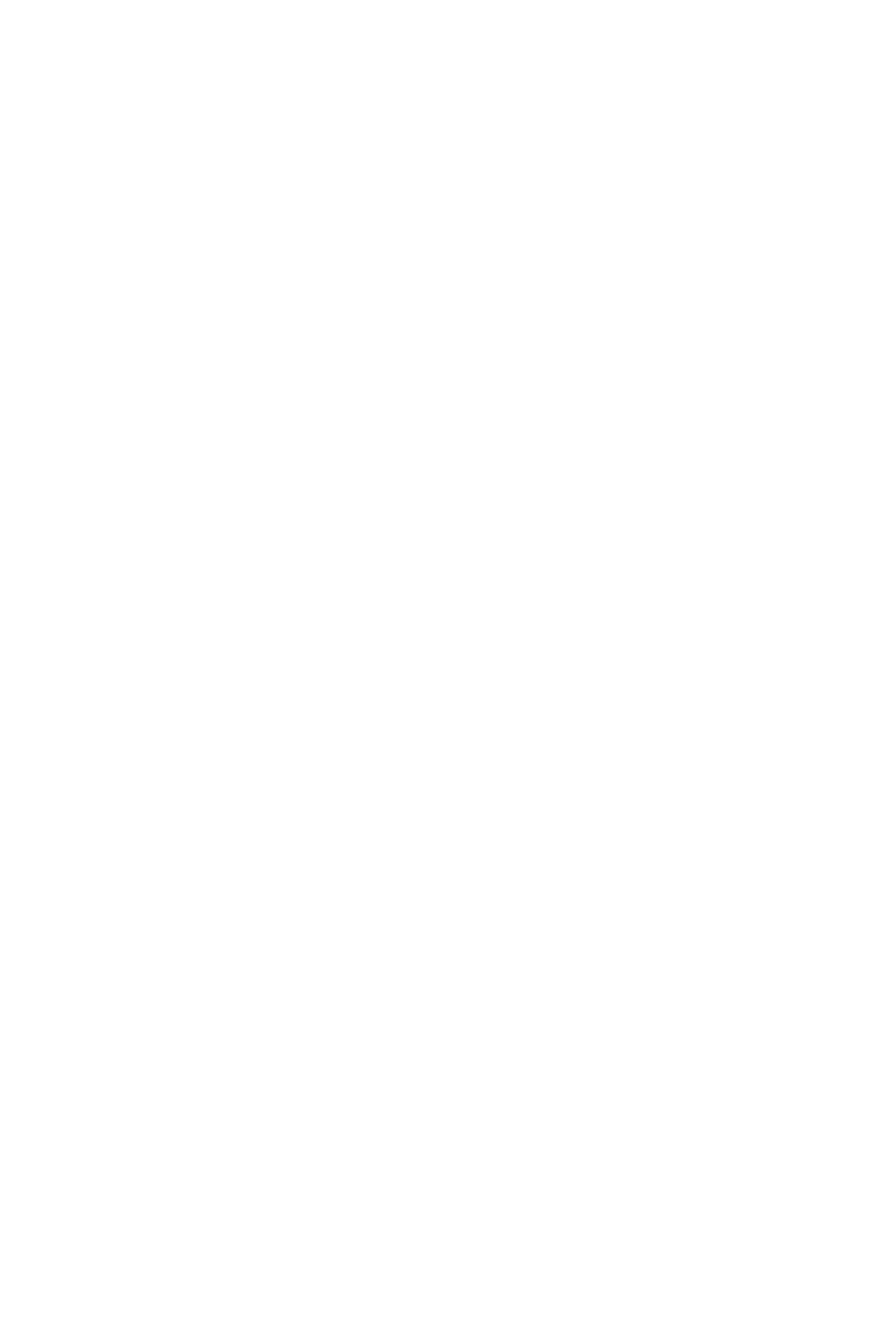# Table of Contents

| Chapter One: What Is NOT Passive Real Estate Investing?  13        |
|--------------------------------------------------------------------|
| Speed Bumps on the Fast Track to Building                          |
| Chapter Two: What Is TRULY Passive Real Estate Investing? 19       |
|                                                                    |
| Dr. V's Step-by-Step Guide to Passive Real Estate Investing 20     |
| Chapter Three: Time-Not Money-Is What You're After  23             |
| Chapter Four: Why Does Dr. V Invest Passively in Real Estate?  27  |
|                                                                    |
| Getting Clear About What Money Means to You 33                     |
|                                                                    |
|                                                                    |
|                                                                    |
|                                                                    |
| What's It Worth to Ya? A Primer on the Valuation                   |
|                                                                    |
|                                                                    |
|                                                                    |
| Chapter Six: More Answers to Your Questions About Syndications  49 |
|                                                                    |
| Chapter Seven: Roadblocks on the Path to Financial Freedom 59      |
|                                                                    |
| Problem 2: The Wild and Wooly West of Investing                    |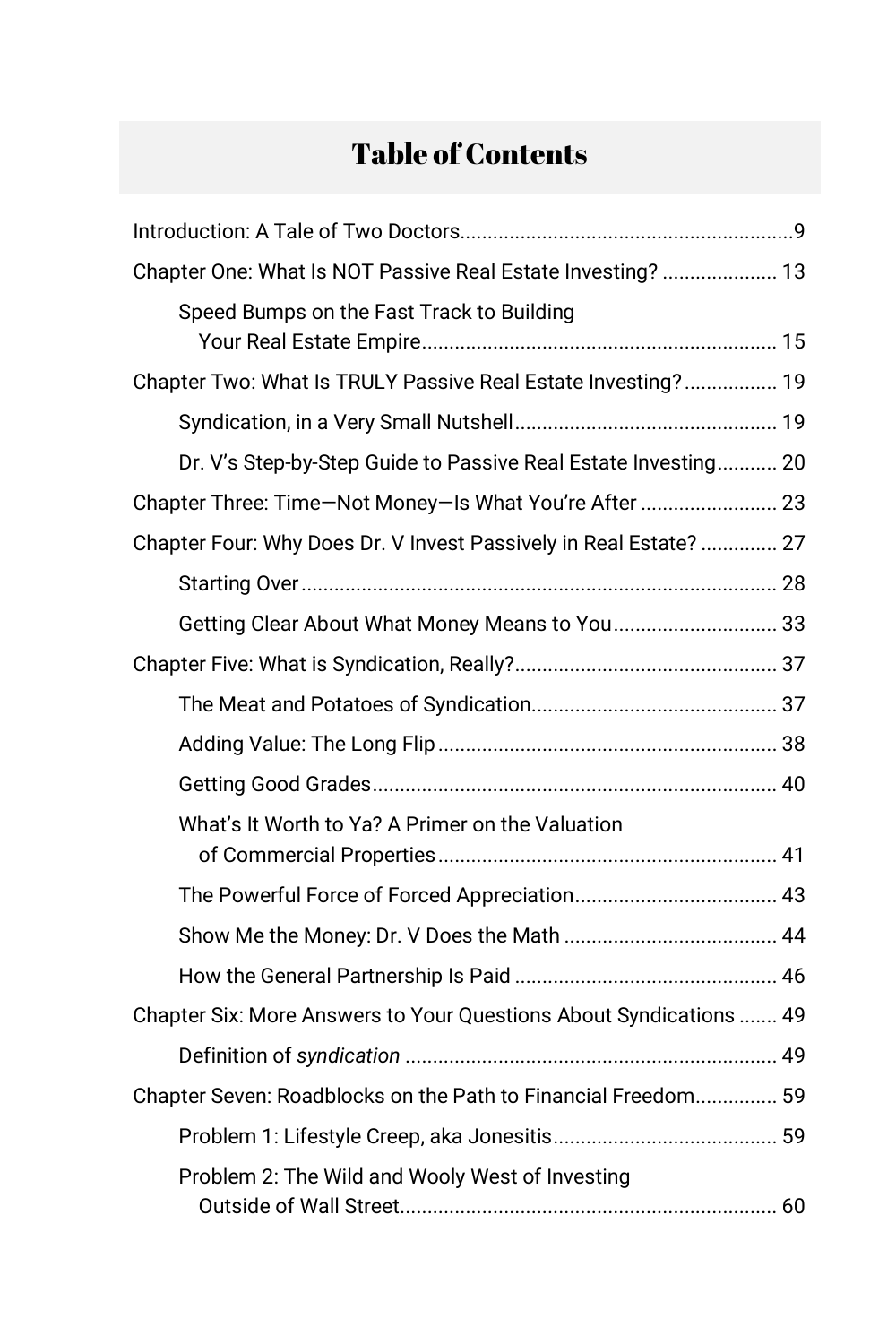| Figuring Out the Highest and Best Use of Your Time  61                 |
|------------------------------------------------------------------------|
|                                                                        |
| Chapter Eight: RBA: Risks, Benefits, and Alternatives 67               |
|                                                                        |
| Trust, Team, and Track Record: The New Three T's  69                   |
|                                                                        |
|                                                                        |
|                                                                        |
|                                                                        |
|                                                                        |
|                                                                        |
|                                                                        |
| Chapter Ten: Self-Storage and Mobile Home Parks 79                     |
|                                                                        |
|                                                                        |
| Chapter Eleven: Your Roadmap to Financial Freedom 87                   |
| A Step-by-Step Guide to Achieving a Six-Figure Passive                 |
|                                                                        |
|                                                                        |
| Chapter Thirteen: Invest with Money You've Already                     |
| Using Retirement Money That's Hopefully Not in Your Mattress 101       |
| In Conclusion: Unlock the Golden Handcuffs of Your High Paying Job 105 |
|                                                                        |
|                                                                        |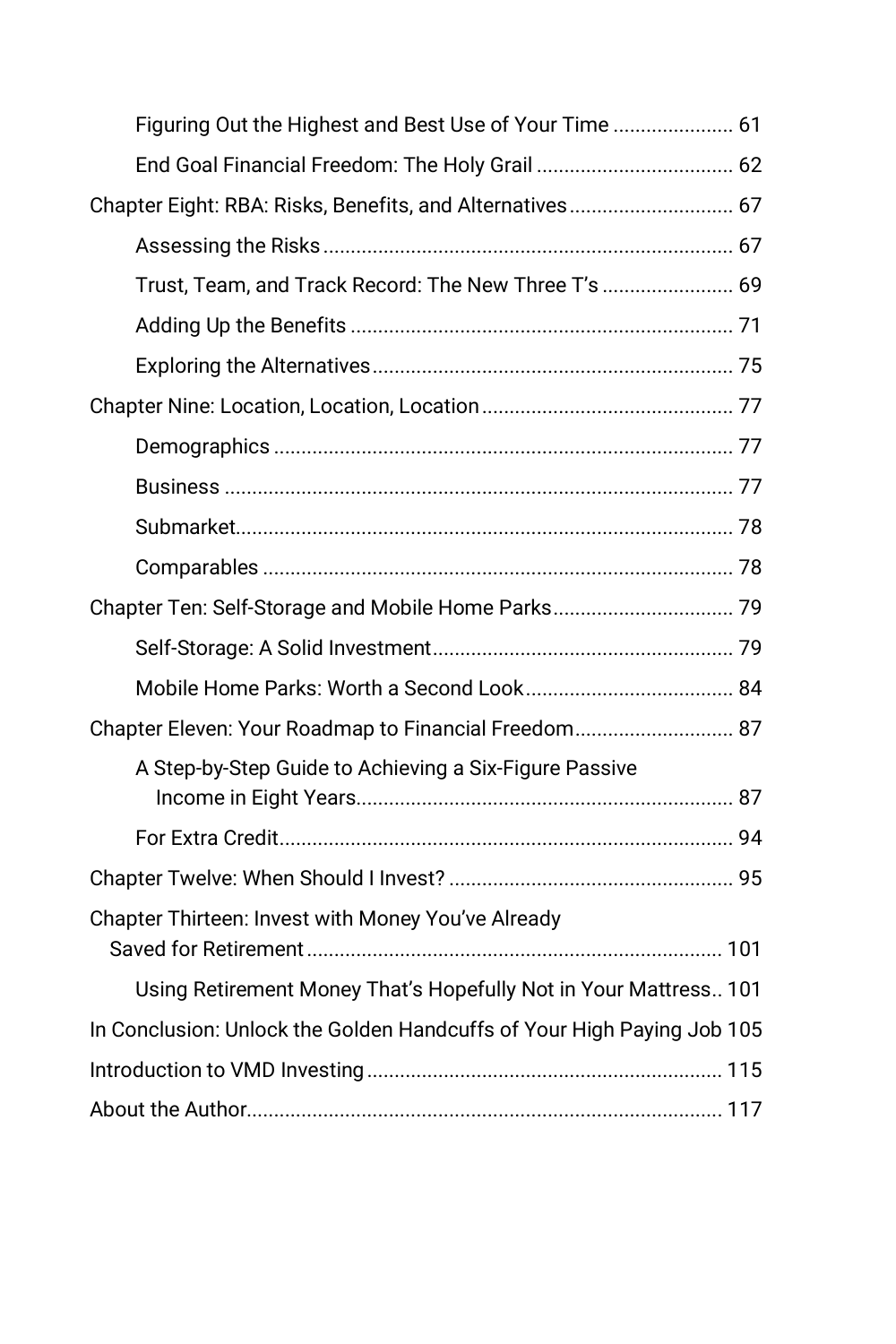# Introduction

## A Tale of Two Doctors

usan groans as the alarm chirps loudly, awakening her from a restless sleep. Morning already? She hasn't been sleeping well lately. She drags herself out of bed with a sense of foreboding, a generalized feeling of anxiety. She can't been<br>sleeping well lately. She drags herself out of bed with a<br>sense of foreboding, a generalized feeling of anxiety. She can't quite put her finger on what is bothering her.

As she drives to work in her late-model Mercedes, Susan finds herself dreading the day ahead. She's a busy family doctor; there are mountains of paperwork awaiting her attention. The extensive documentation in the electronic health record often takes longer than the patient encounter. Fighting with the insurance companies to provide appropriate care is another responsibility of the job. While she loves her patients, Susan often feels rushed and running behind, and this gets in the way of forming the meaningful connections that drew her to Family Medicine in the first place. She feels like she is not making the difference she hoped. Just another cog in the wheel of a big machine.

*But I have a great life,* she reminds herself. *I have a wonderful husband, two beautiful children, a lovely spacious luxury home in a*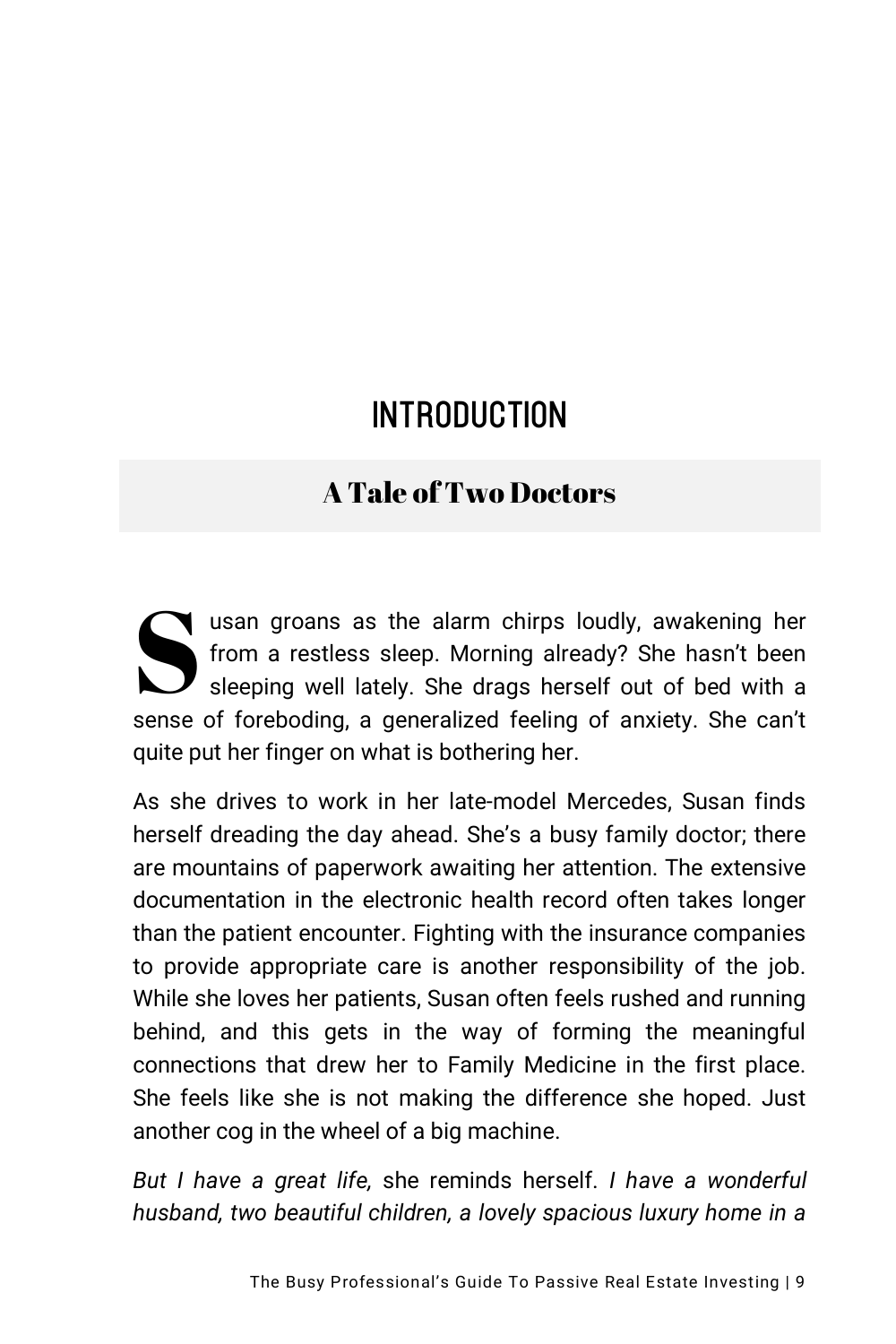*gated community. The children attend a prestigious private school and we enjoy resort-style vacation several times a year.* This is the life she envisioned for herself. However, when she takes her family on vacation, she worries. While they deserve a nice trip, not only is it costly, but she doesn't have any income when she is not in the office seeing patients.

What is bothering her, she realizes during her thirty-minute commute, is that she feels trapped by the perfect life she has created. She makes a healthy six-figure income, but their bloated expenses and taxes leave a surprisingly small surplus, if any, at the end of the month. She contributes to her 401(k) plan, health savings account, and profit-sharing plan. Now in her forties with her retirement accounts only approaching the mid six-figures, she is starting to feel uneasy about her potential to save for a comfortable retirement. She is concerned about the lack of control she has over her nest egg, which is primarily in mutual funds. She knows she should be more involved, but honestly, she tries not to check the balance too often. The wild fluctuations in the stock market make her nervous. She knows that she needs at least four million dollars to retire with her current lifestyle. This would require her to work well into her late sixties. However, unlike so many of her physician mentors, she is not interested in working until she can no longer work.

She is a hamster on a wheel, running as fast as she can, but the destination never gets any closer.

Susan sighs, takes a deep breath and knocks on the exam room door to see her first patient this morning. This starts what is sure to be a jam-packed ten-hour day. She hopes that she can keep on track. She has plans to go out this evening with her husband and does not want to work late at night, as she does most nights.

She pushes her anxiety and feelings of being overwhelmed deep down and puts on a bright smile to greet Mrs. Delaney. *Later,* she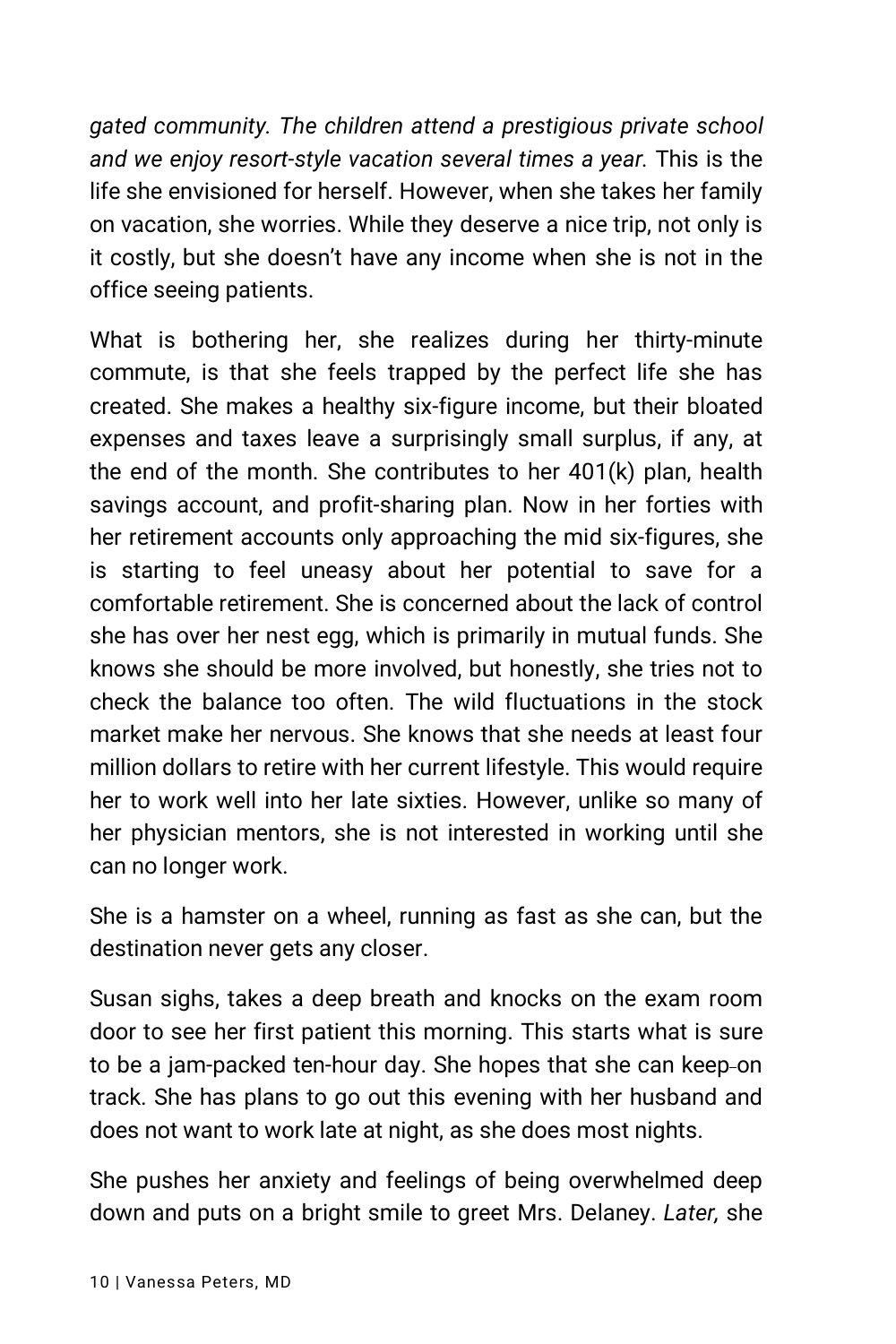thinks. *I'll worry about my future later*.

Denise wakes up as the sun peeks over the horizon, excited and energized for another day. She meditates and does some gentle yoga before her family awakens. She relaxes with her coffee and enjoys time with her children before walking them to school, just a few blocks from their modest home.

Today she drives to her Family Medicine clinic, where she practices three days each week. Denise realized early in her career that living below her means would provide her with the freedom to tailor her work life to her needs. While no slouch, she understands that her older colleagues identified so strongly as "doctor" that it left little time for anything else except working sixty-hour weeks. Spending time with family, meaningful interests, hobbies, or travel all took a backseat.

Instead, Denise has thoughtfully and carefully plotted her path. While spending less than she made, she paid off her high-interest student loan debt first, kept expenses low, and started investing in real estate. While she contributes to a 401(k) for the company match, any additional money is funneled into creating passive income.

Rather than invest in active forms of real estates like flips, buyand-hold single-family, or small multi-family homes, Denise skipped straight to investing passively in syndication real estate. While she loves real estate, she is smart enough to know that if she gets involved in finding, vetting and underwriting deals, overseeing construction, and being responsible for a home across the country, these tasks would take away from her precious limited time. The best use of her time is being a doctor, spending time with her family, and on activities that renew and invigorate her.

Denise is able to save \$100,000 of her income annually for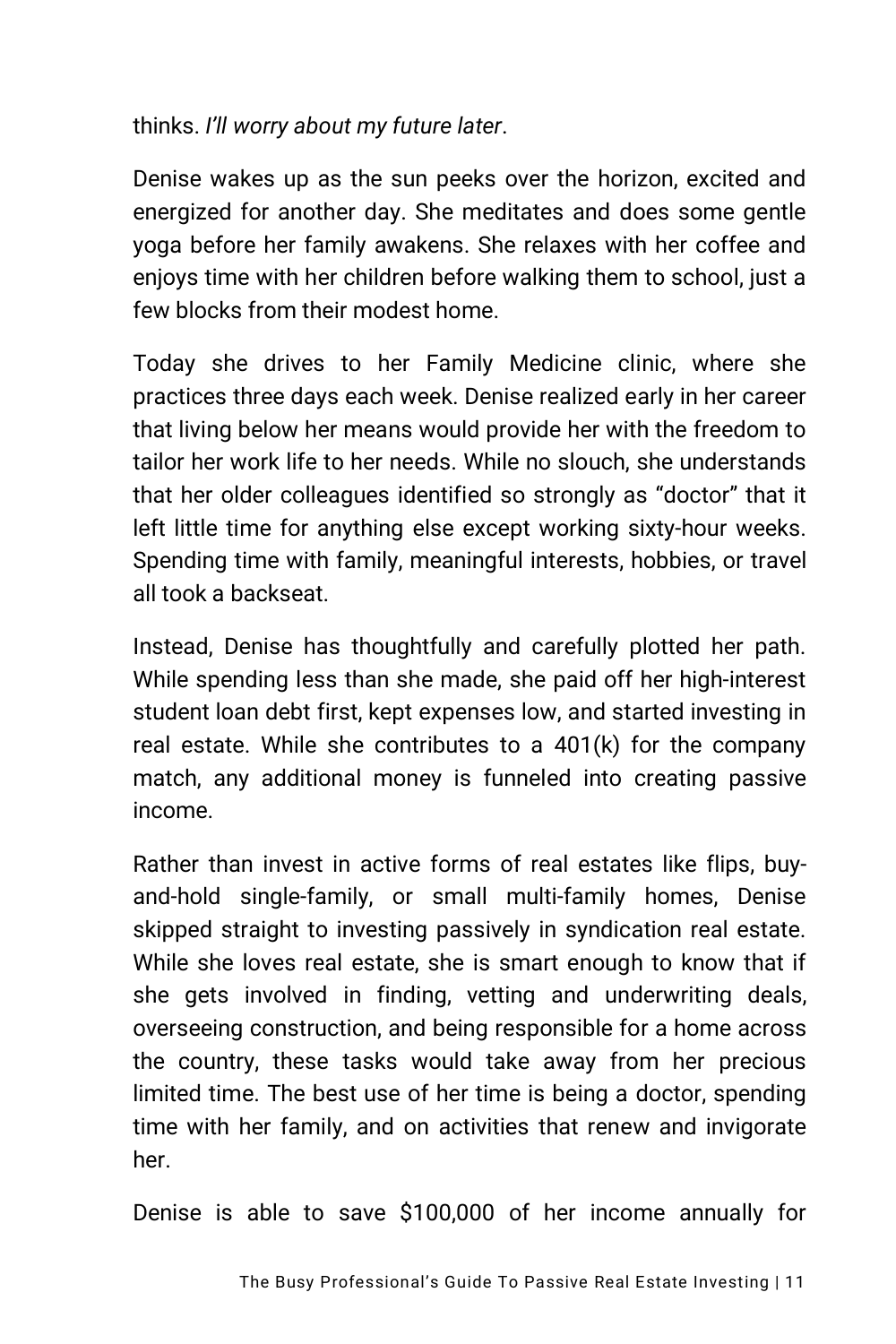investing, despite not making as much money as her specialist colleagues, through her methodical planning. She invests this amount yearly and now after eight years is financially free.

This means she has choices. She has taken her hard-earned money and put it to work for her. Denise generates passive wealth twenty-four seven while she is sleeping, seeing patients, or on vacation.

She has built up her passive income such that it covers all of her basic expenses, allowing her to create a life that nourishes every part of her. Working part-time at the clinic, she is able to attend the last-minute events at her children's school and also volunteer in the classroom. She also spends time outdoors every day, a luxury she could not afford when working full-time. By creating the life she wants, the pace of her life is much more relaxed. Time seems to expand, instead of being a constantly panicked rush.

Denise loves travelling and plans several far-flung trips each year. She is excited to take a six-week sabbatical next year and explore Europe with her family. Even more than these experiences, being more available to her spouse and children has improved their relationships. They can sense her contentment and—as they say happy wife, happy life!

She never thought that she would be so excited by life in her forties. Her life will just keep getting better and she's genuinely content and happy.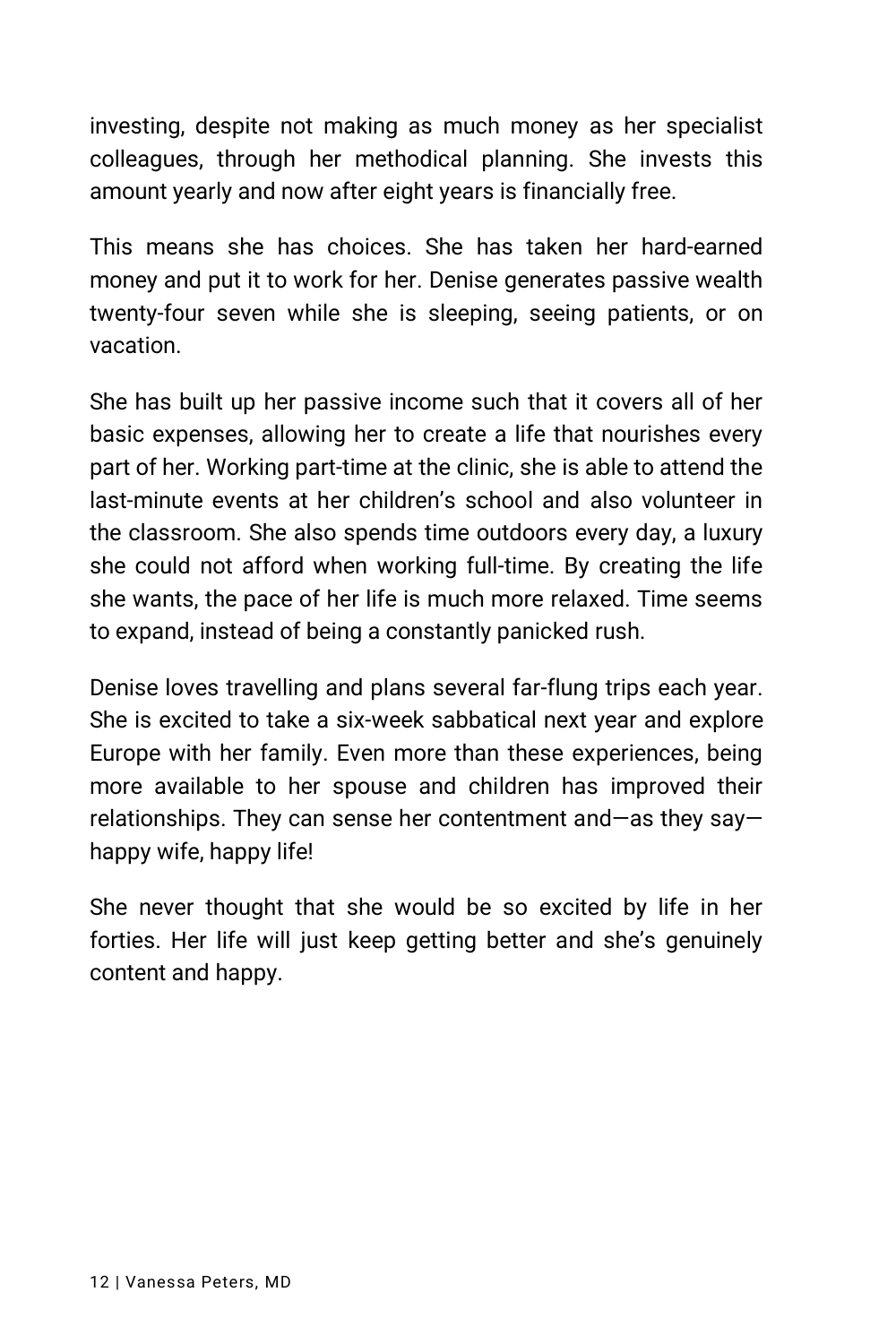# Chapter One

### What Is NOT Passive Real Estate Investing?

et's start with what passive real estate investing is *not*.

Many people are interested in real estate. They realize that investing in property can provide a path to wealth based on a physical asset. As the old adage goes, "Land, they're not making any more of it." However, as investing in real estate has become more popular, so have the courses, conferences, and TV shows that expound on all of the ways to get rich in real estate. You can go to a weekend conference to learn how to fix and flip homes. The Home and Garden Network shows you how easy it is to transform a house from drab to fabulous in a few weeks. Purchasing single-family homes to rent out is a very common way people enter the market. If your own area is too expensive, like where I live in San Diego, the next common step is to check out homes in other states—out-of-state investing. L

Out-of-state investing is often done through a company that provides "turnkey" homes: houses that are renovated and ready to rent out. Sometimes it may even include the property management.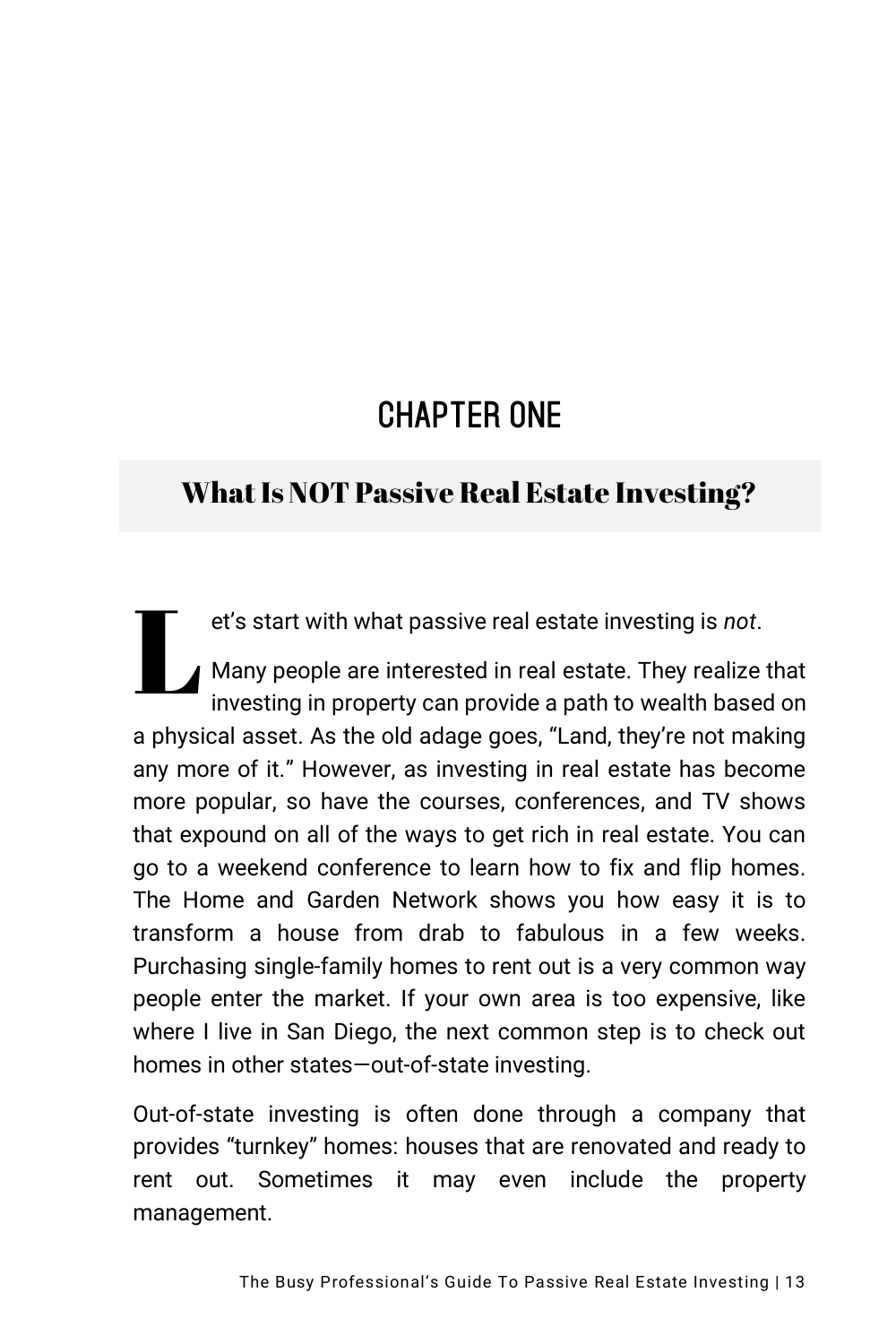In my search for a way into the real estate market, I attended some local Meetups in San Diego. I encountered a lot of folks that were investing out of state. Some were buying in North Carolina, others in Ohio, Arizona, Florida or Texas. Anywhere but California (and New York). I could see the trajectory that they were taking. It was all about scaling your number of units. Getting more "doors."

I'll walk you through a typical scenario of a new real estate investor. The goal for many new investors is to use as little cash as possible, because they don't usually have much to start.

Purchase a single-family home or a small multiplex, like a duplex. Rehab it if needed to increase the value, rent it out and pocket the profits. If you can afford to purchase another one, great. Otherwise wait two to five years, then sell it and invest those proceeds into another, larger property, or do a 1031 Exchange.

A 1031 Exchange, or "like-kind exchange," is a way to take the equity from a real estate transaction and place it into another property in a defined period of time to avoid paying taxes on the profit. If you are able to exchange up to a four-plex then you have a more valuable property and more rental income. You've increased your door count. Again, in a few years, you can 1031 into another property, this time maybe a ten-to-fifteen-unit apartment building.

Other people will stick to the SFH (single-family homes) or small duplexes and purchase as many as they can. This can be up to ten, as the banks typically limit the number of mortgages an individual will qualify for.

Taking this path, which was what everyone I talked to was doing, didn't feel right to me. Investing in a property that was a plane ride away in an area I didn't personally know, with tenants that I wasn't picking, made me very nervous. Doing rehab on a property from afar scared the bejesus out of me too. Using one of the turnkey companies was an option to avoid the construction headaches,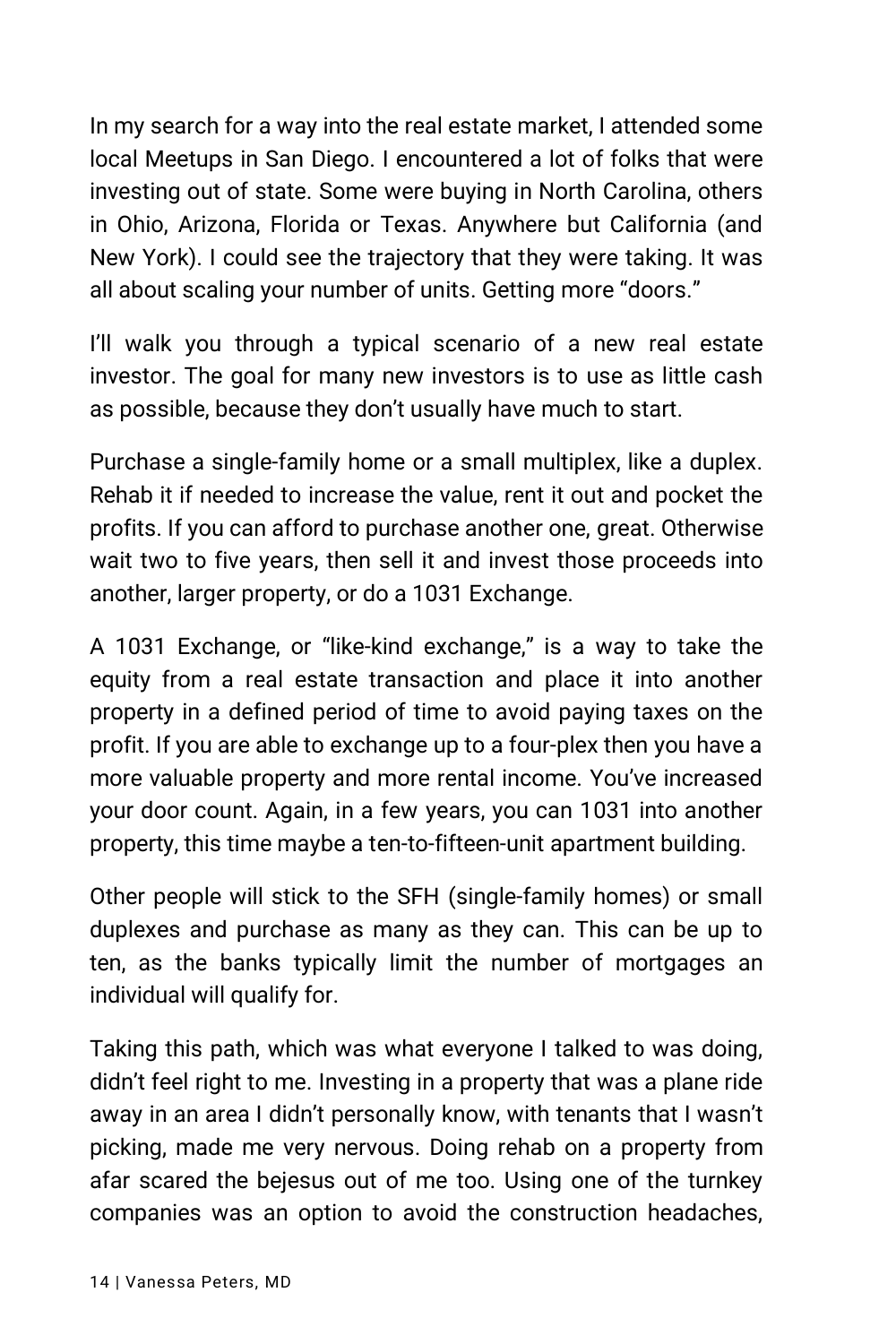but the fact remained that I would be trusting a company and property manager that may not be aligned with my interests.

I'm very conservative with my investments. I work damn hard for my money and want to keep it safe. Personally, the risks of investing in a single property out of state were too much for me.

Another downside with any single family or small multifamily property is that a short vacancy can kill your profits for a year. You could find yourself paying mortgage, taxes and insurance on a place that is empty.

#### **Speed Bumps on the Fast Track to Building Your Real Estate Empire**

You'll likely encounter speed bumps—i.e., problems—if you build your portfolio the non-passive way. The first problem is finding the deal. If you want to find a home worth buying, you will spend a significant amount of time and energy scouring the resources available to you. I can attest to this. When I caught the real estate investment bug, I was determined to buy something—anything! I had a realtor friend start sending me homes for sale. I was getting an email from his MLS listing criteria about every five minutes. I was eager to check them all out; I was constantly distracted. Each time I got a new property email, I ran the investment numbers with an online calculator tool. The quick math people typically use to determine rental property cash flow is woefully inadequate. You need to add in property taxes, insurance, mortgage, utilities, capital expenses, vacancy rate, HOA or condo fees, and any miscellaneous expenses, not just the sale price. I was continually surprised at how little, or even negative, cash flow I would be getting from the properties that had initially looked promising.

Not only that, but I was not getting my *real* work done! It took about a week for me to realize that not only were there no deals in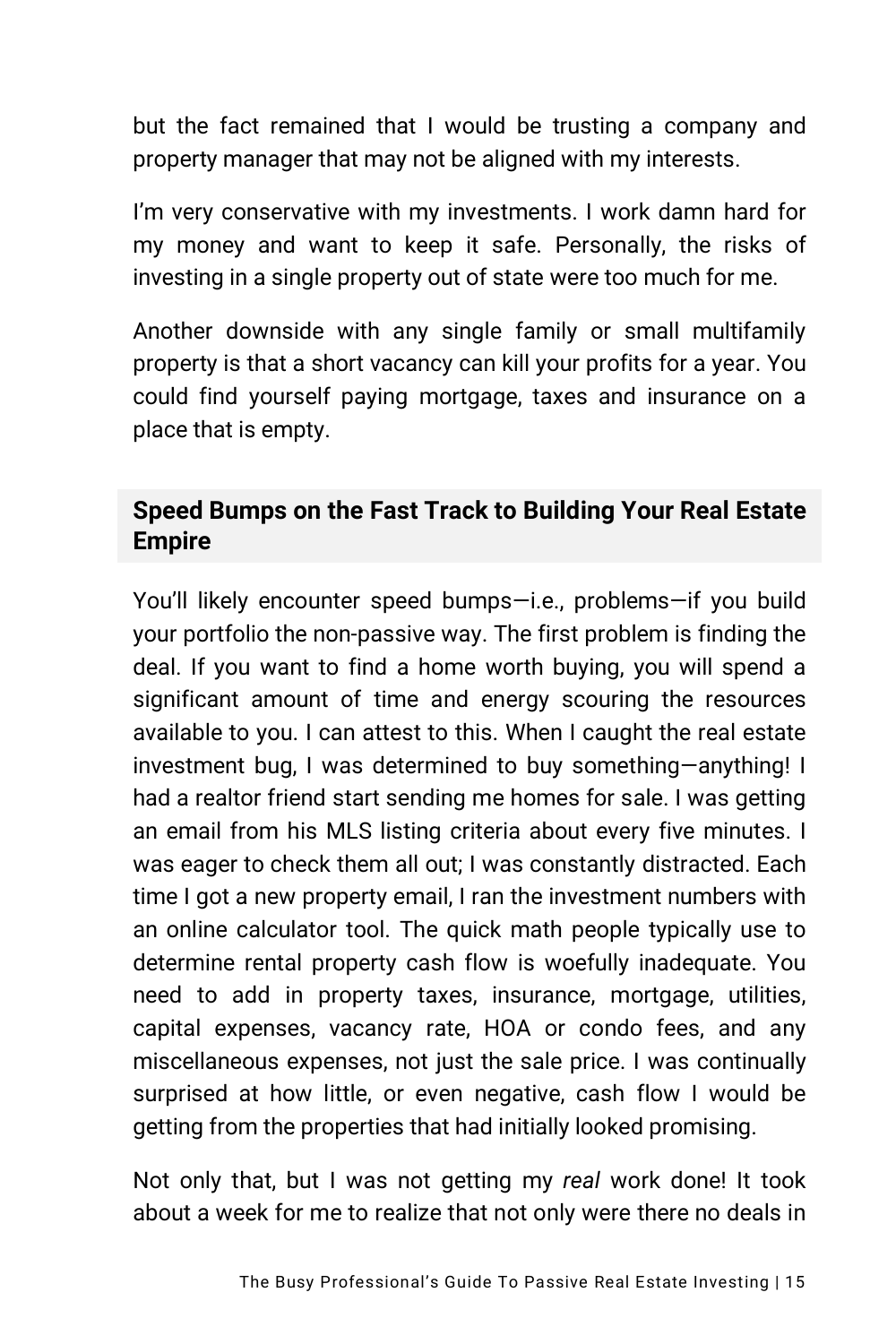San Diego County. I was not able to find any deals, no matter where they were, maintain my sanity, and stay employed.

The second obstacle in growing your real estate empire is the amount of responsibility and work involved with directly owning a home/small multifamily. Flipping a home is a tremendous amount of work. If you're working full-time, all this responsibility needs to be outsourced. Otherwise you'll never complete the work in a timely fashion. Owning a rental property requires maintenance and upkeep, just like your primary residence. If the water heater or HVAC goes out, you need to replace it. If the roof needs replacing, there goes almost two years of profit.

The third obstacle is the vacancy rate. When you own a singlefamily home (SFH) you are either at 100% or 0% vacancy. If your place is empty, you are responsible for the mortgage until you get a tenant. This could potentially take away months of positive cash flow. And while "passive loss" sounds like it might be a good thing, think again. If you are a high-earning professional, you typically cannot deduct all of the losses because your income would be too high.

Oh wait, there is a fourth problem: property management. If you have, or are trying to have, a life and if your property is more than an hour away from where you live, you need to outsource your property management. Not only is this expensive (often 10% for SFH), but many of the property managers out there are not very good. Often their bread is buttered by having tenant turnover. They don't have any real incentive to keep your place occupied. They're not paying the mortgage. Topping it off, if they're out of state, you are really at their mercy.

And there is a fifth problem (I was way off on the number of problems): truly bad tenants. I'm talking about the ones that need to be evicted. The cost of evicting a tenant is going to squash your cash flow big time. Depending on the state, you will probably lose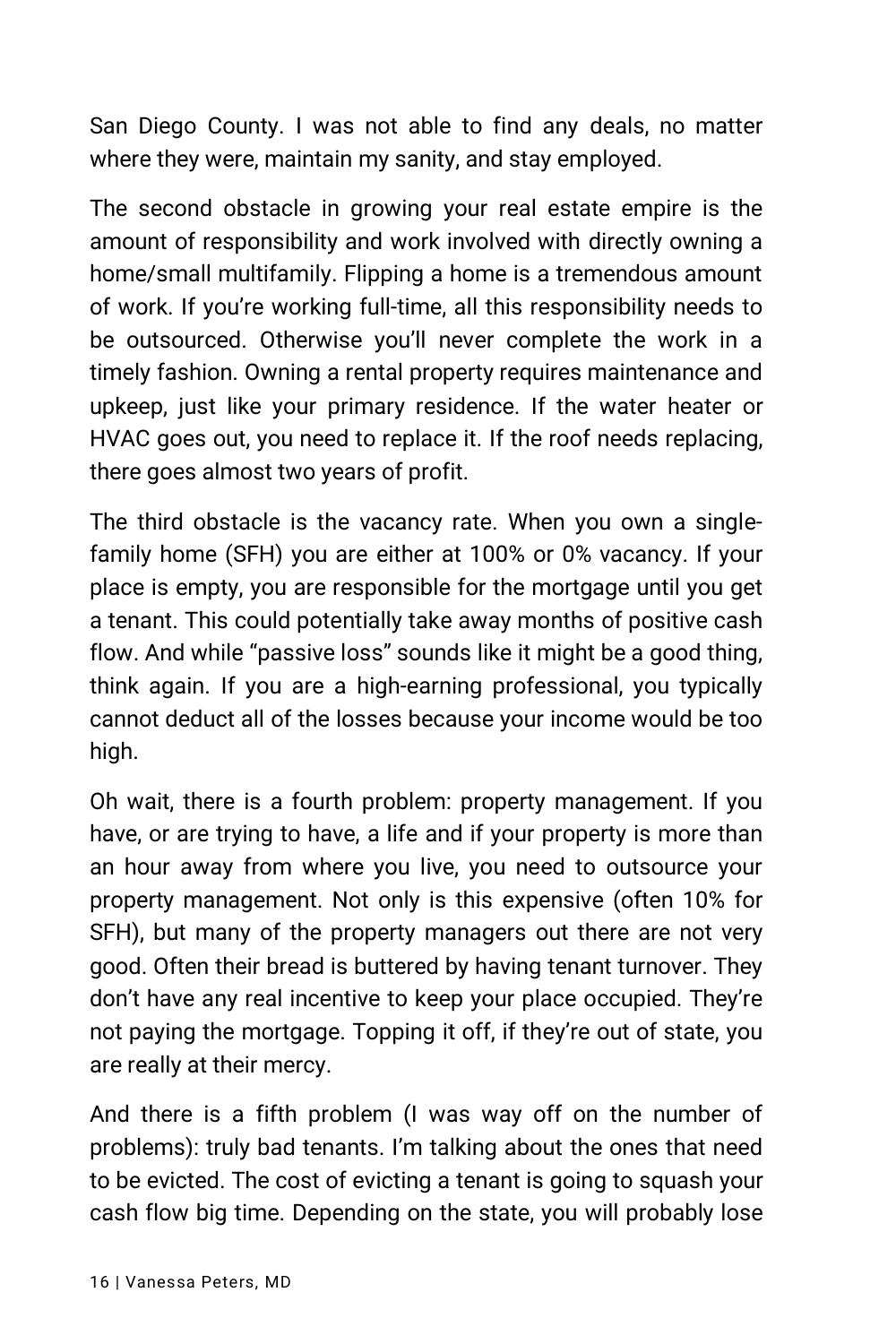at least a few months' rent. But the place isn't just empty, collecting cobwebs. In this case, there is an unhappy tenant living there who is likely treating your beloved rental like crap. When they finally leave, you may be left with a mess to clean up that can top thousands of dollars.

Here's a true story that illustrates some of these speed bumps:

A couple of years ago I was determined to buy a property in my area. I found a small multifamily property with four units in my town. It was close to my work, it was affordable, and the rental calculator showed that it would bring in \$1,063 per month. I felt that this property was going to start my real estate empire. I excitedly told my husband about it and showed him my glossy PDF document with pictures and projections.

I couldn't quite read him while I was explaining why this investment was such a good idea, but I got the distinct feeling he wasn't as excited as I was. He explained that there was absolutely no way we were going to purchase a run-down multiplex in "the ghetto" for him to take care of while I was busy working. I tried to explain that we could get property managers, but he countered with a story of when he was a kid cleaning up after tenants in that very area of town. His father had been a landlord and owned several working-class homes. My husband and his brother were responsible for cleaning up after tenants left. He recalled a time when tenants were evicted and there was crushed up macaroni ground into the carpet and the toilet was a hazardous waste area.

I will admit that I was pretty disappointed in his reaction. However, I knew that we needed to be on the same page. He was right, I would be putting a lot of responsibility on him. So, like water always finds a path, I started searching for another way to invest in real estate.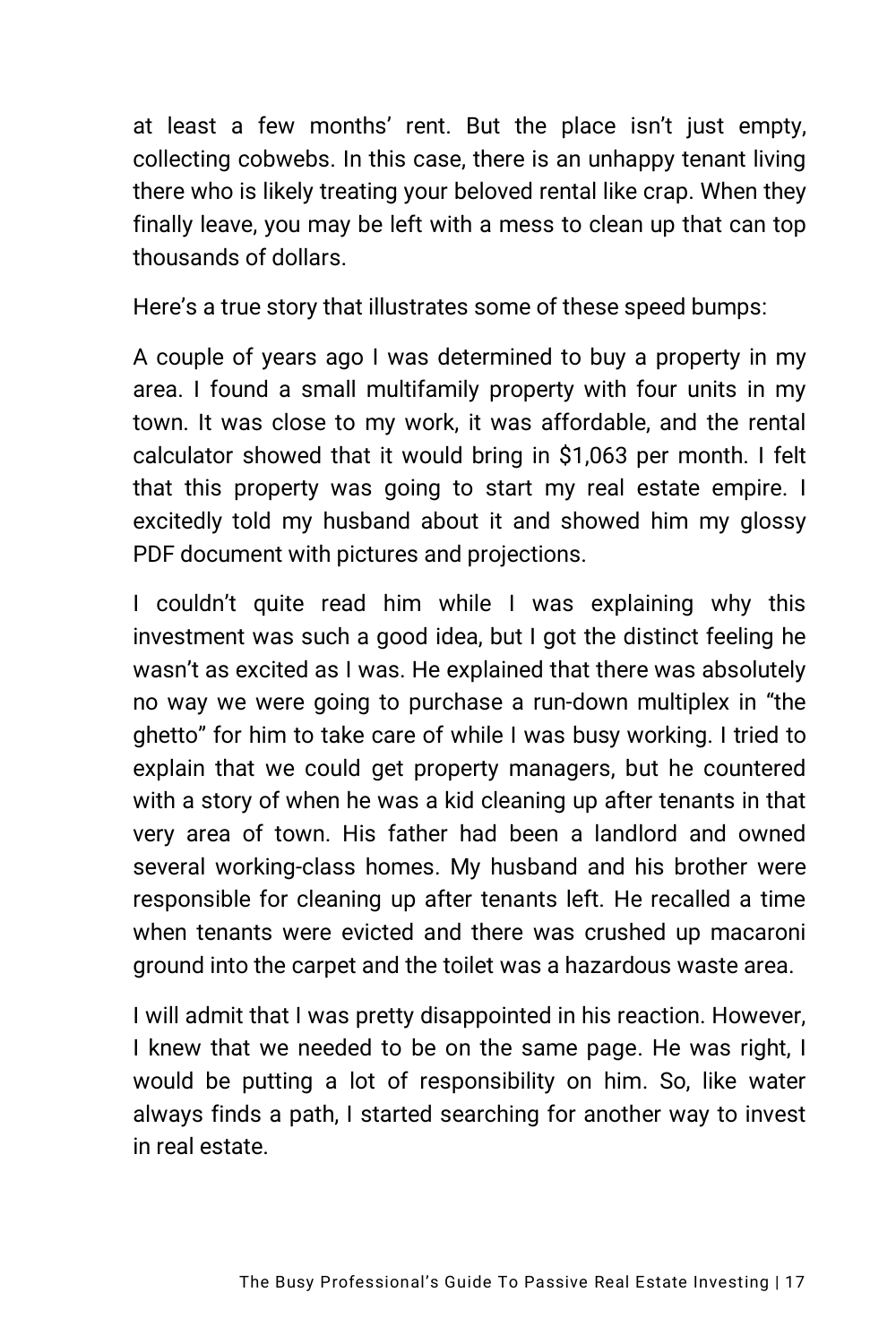18 | Vanessa Peters, MD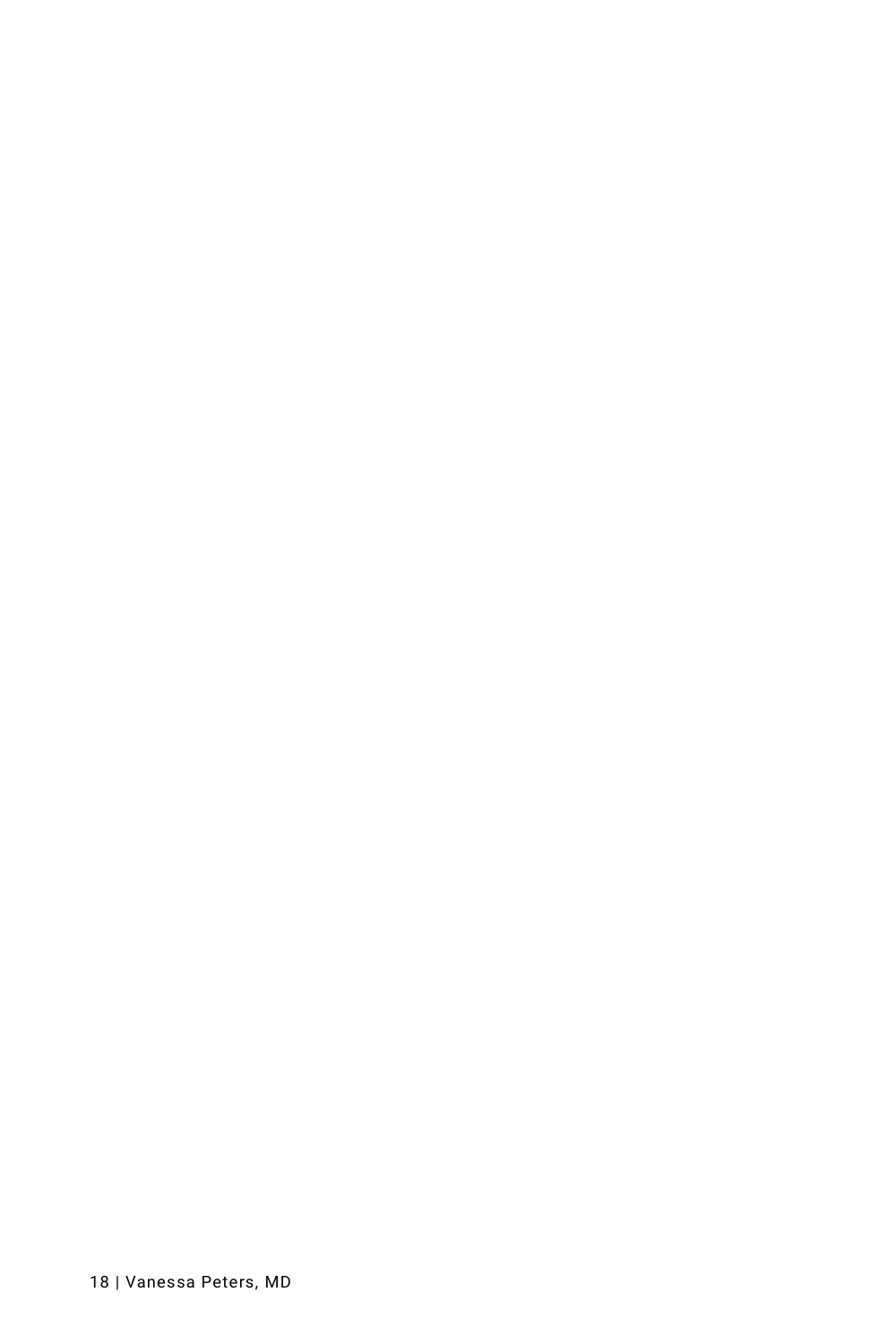# Chapter Two

## What Is TRULY Passive Real Estate Investing?

s I continued searching for ways to invest, I scoured Bigger Pockets, a real estate forum (www.bigger pockets.com). That site had several posts on *syndication*. S I continued searching for ways to invest, I scoured Bigger Pockets, a real estate forum (www.bigger pockets.com). That site had several posts on *syndication*. What the heck was that? As it turns out, it is not related t reruns.

#### **Syndication, in a Very Small Nutshell**

Syndication is the pooling of resources to purchase a large asset, such as an apartment building. The investors are passive, limited partners (LP). The other partner is the General Partner (GP), also called a sponsor, operator or syndicator. The General Partner is the active partner that finds and analyzes the deal and creates the business plan.

Syndications are private placement investments. These types of investments are regulated by the Securities and Exchange Commission (SEC) under Regulation D, Rules (a), (b), and (c). Most of these investments require the investor to be accredited.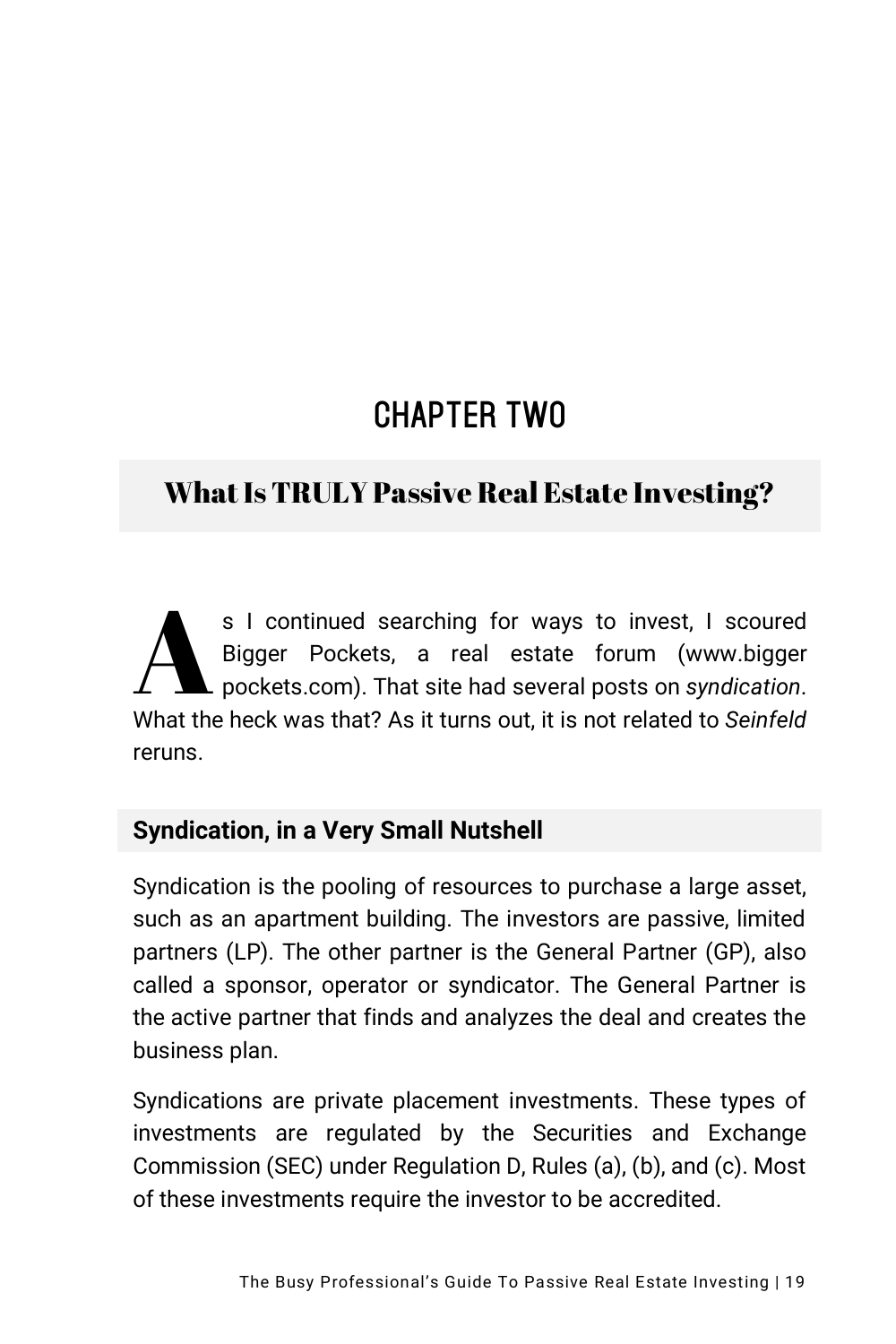To be an accredited investor, a person must have an annual income exceeding \$200,000, or \$300,000 for joint income, for the previous two years with the expectation of earning the same or higher income in the current year. A person is also considered an accredited investor if he has a net worth exceeding one million, either individually or jointly with his spouse, excluding their primary residence.

You may be wondering, "How have I not heard about these types of investments?" The laws associated with the most commonly structured deals state that the offering must not be generally solicited or advertised. On top of this, the issuer, investment advisor or the broker-dealer, must have a *pre-existing substantive relationship* with any accredited investors. Therefore, you really have to know someone who is knowledgeable about syndications or stumble on them through your own research.

#### **Dr. V's Step-by-Step Guide to Passive Real Estate Investing**

**Step One: Review.** Once I become aware of a potential deal, typically in the commercial niches of multifamily (apartments), self-storage, or mobile home parks, I receive the Investment Summary, also known as a "deck," for review. The investment summary is 20–30 pages long and contains information about the deal. This is created by the General Partners. The deck is a colorful document with photographs and graphics to explain the deal, the market, financial projections and debt financing, the business plan, and to introduce the GPs and previous projects.

**Step Two: Due Diligence.** The next step is to perform due diligence on the details outlined in the deck. Research the operators, market, the building, and review the financial projections and assumptions. I usually make a few calls to people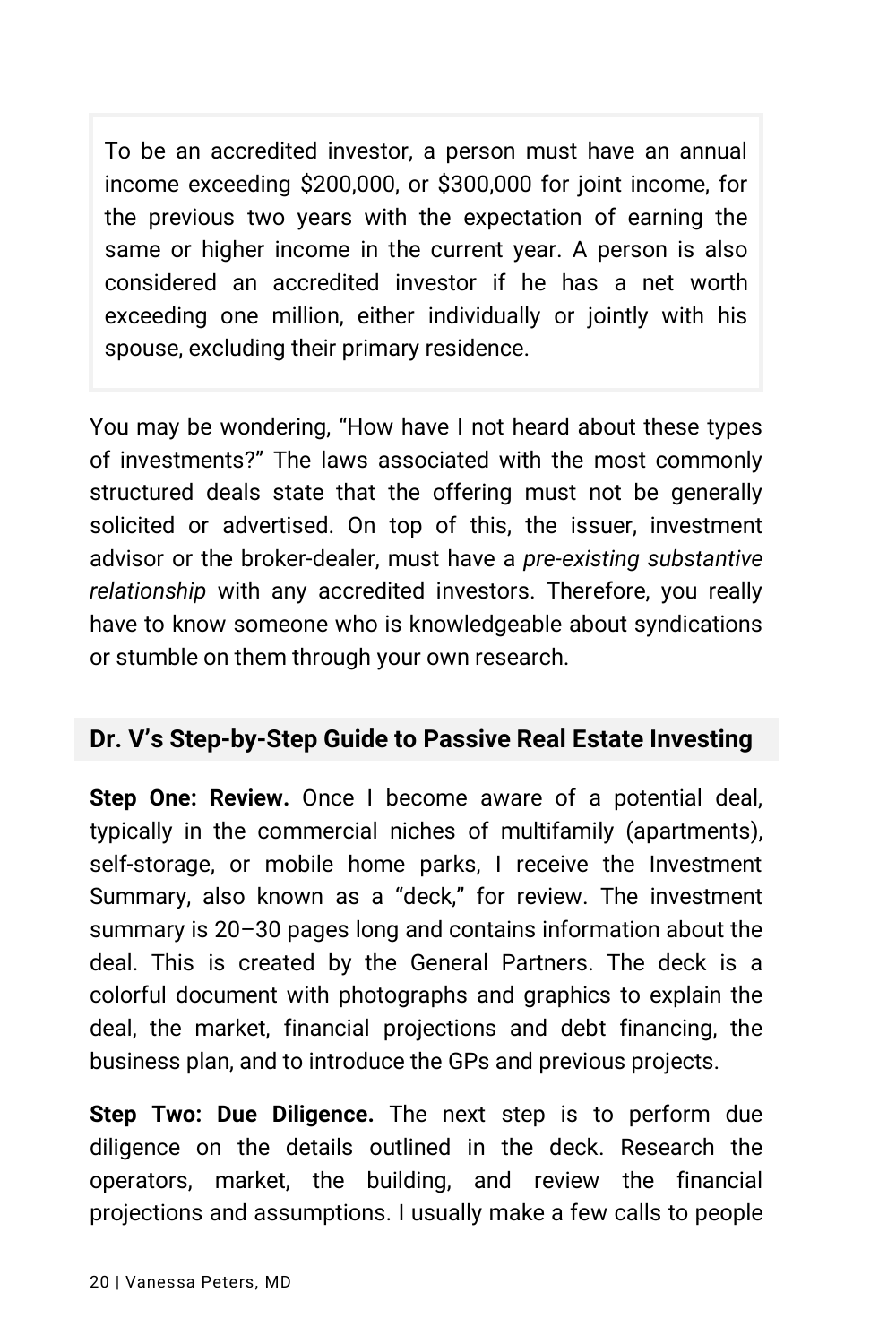I may know in that market and speak to the operators. A recorded webinar done by the operator/general partner is always helpful to answer most of my questions. Sometimes I will fly out to view the asset myself.

**Step Three: Invest.** Once I have decided that this property is a good fit for my portfolio, I contact the investor liaison and advise them how much I would like to invest. This is also called "placing a soft hold," which is basically reserving your place in the deal while you continue to do your research and review the Private Placement Memorandum (PPM).

The PPM is a legal document required by the SEC. It tends to be 100 to 150 pages long. It contains a description of the offering, the risks and includes the partnership agreement, investment summary and subscription agreement. The entire PPM can be daunting and the risk section can be alarming, similar to a Surgeon General's warning or your latest prescription refill. It highlights every possible risk that could happen.

Much of the wording in the PPM is similar for any private placement and is mandated by the SEC, even down to the font size and bolding. The government wants to be sure that you are aware of all the facts, that this is not an insured investment and is not backed by any government agency. They are looking to protect us, the investors.

While it is true that there is risk with every investment, it's important to look at the track record of your sponsor and the history of these commercial investments in a severe downturn. The banks will not lend millions of dollars to a sponsor unless they have previous experience and have a solid business plan. The banks look for conservative underwriting, adequate insurance coverage, and a property condition report completed by outside experts.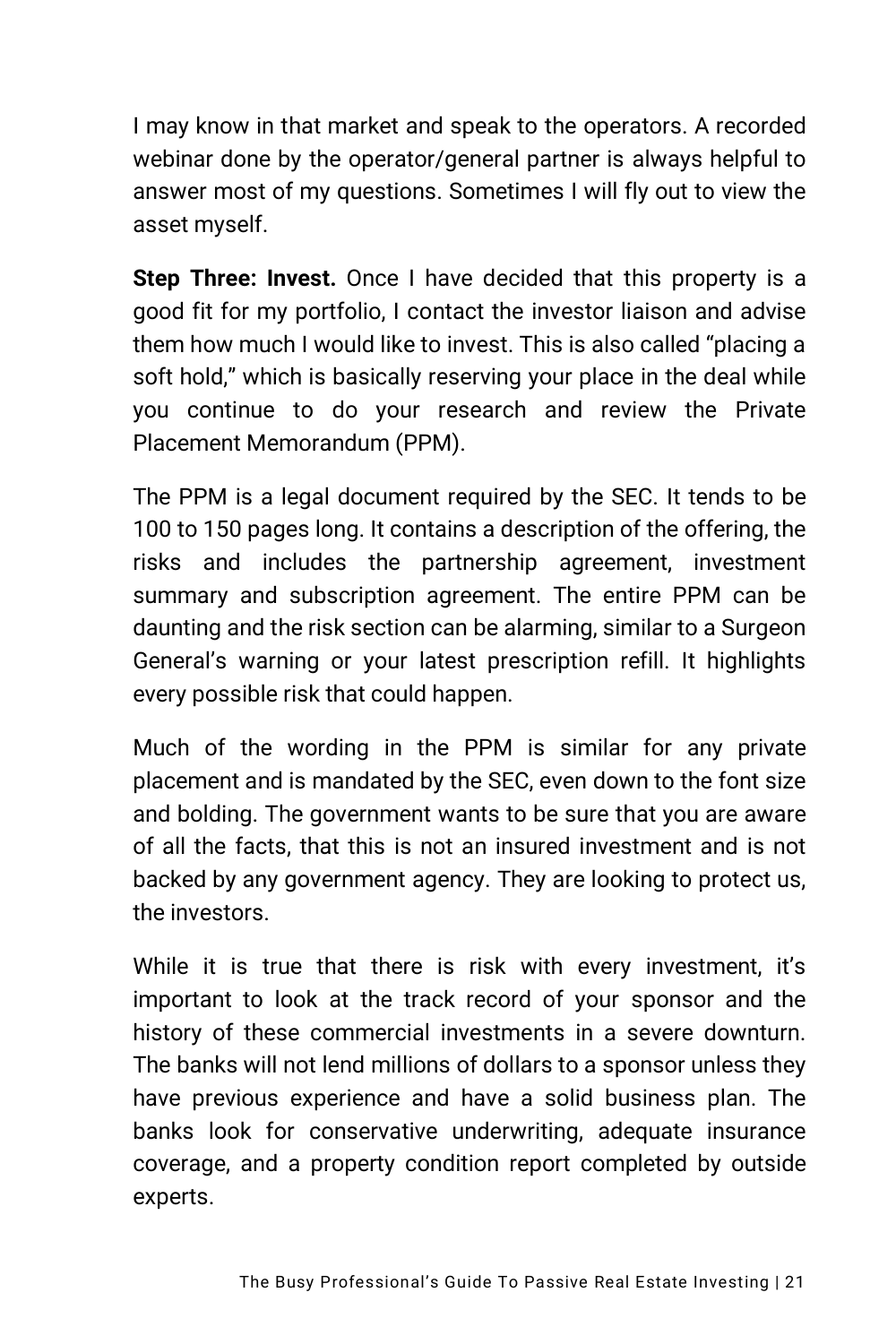After I have reviewed the PPM and completed my due diligence, I sign the PPM. This is almost always done electronically. Once signed, I can wire my funds to the operator. The wiring instructions are provided in the PPM. They are never provided by email for security purposes. It is safest and most expedient to wire funds instead of sending a personal or cashier's check.

**Step Four: Relax!** That's it for active participation on my part. Literally. Once I have wired the funds, I wait for a notification that the property has closed. Then I just sit back, relax, and smile as I get a direct deposit either monthly or quarterly directly into my account. The first check will usually be deposited sixty to ninety days after closing. I will get monthly updates advising me of the progress with the building and the operator will send quarterly reports with financials for my review.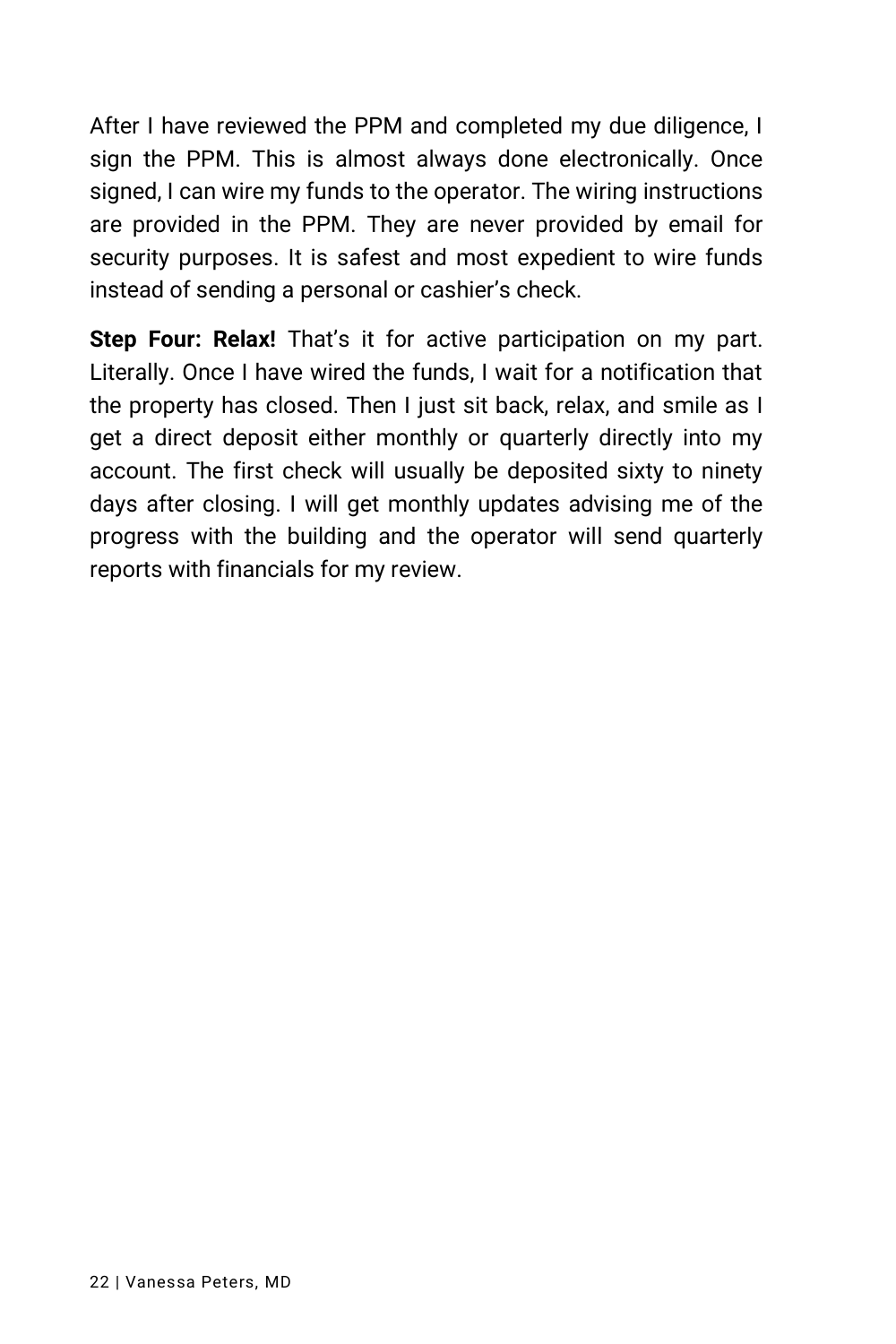# Chapter Three

## Time—Not Money—Is What You're After

ur most precious resource is time. Time is the nonrenewable resource that, once past, is gone forever. Many busy professionals provide a service for money. **TIME=MONEY.** When not working, professionals are not paid, whether they are taking a vacation, have an illness, or are going to their children's school assembly.

The biggest lesson I have learned is that time is a factor of whatever I do. Will this activity take up my precious time or will it help me create more time? Since we can't actually manufacture time, the next best thing is maximize our time. We all have the same twenty-four hours in a day, 168 hours in a week.

But time can do funny things. Do you remember as a child, waiting for Christmas or your birthday? Days seemed like weeks and hours seemed like days. Young people yearn for time to pass quickly so that they can reach milestones like the next grade or their sixteenth birthday. However, as we get older and busier, time seems to fly by at an alarming rate. Sometimes I feel like the time is speeding up as the weeks pass—another Monday already? How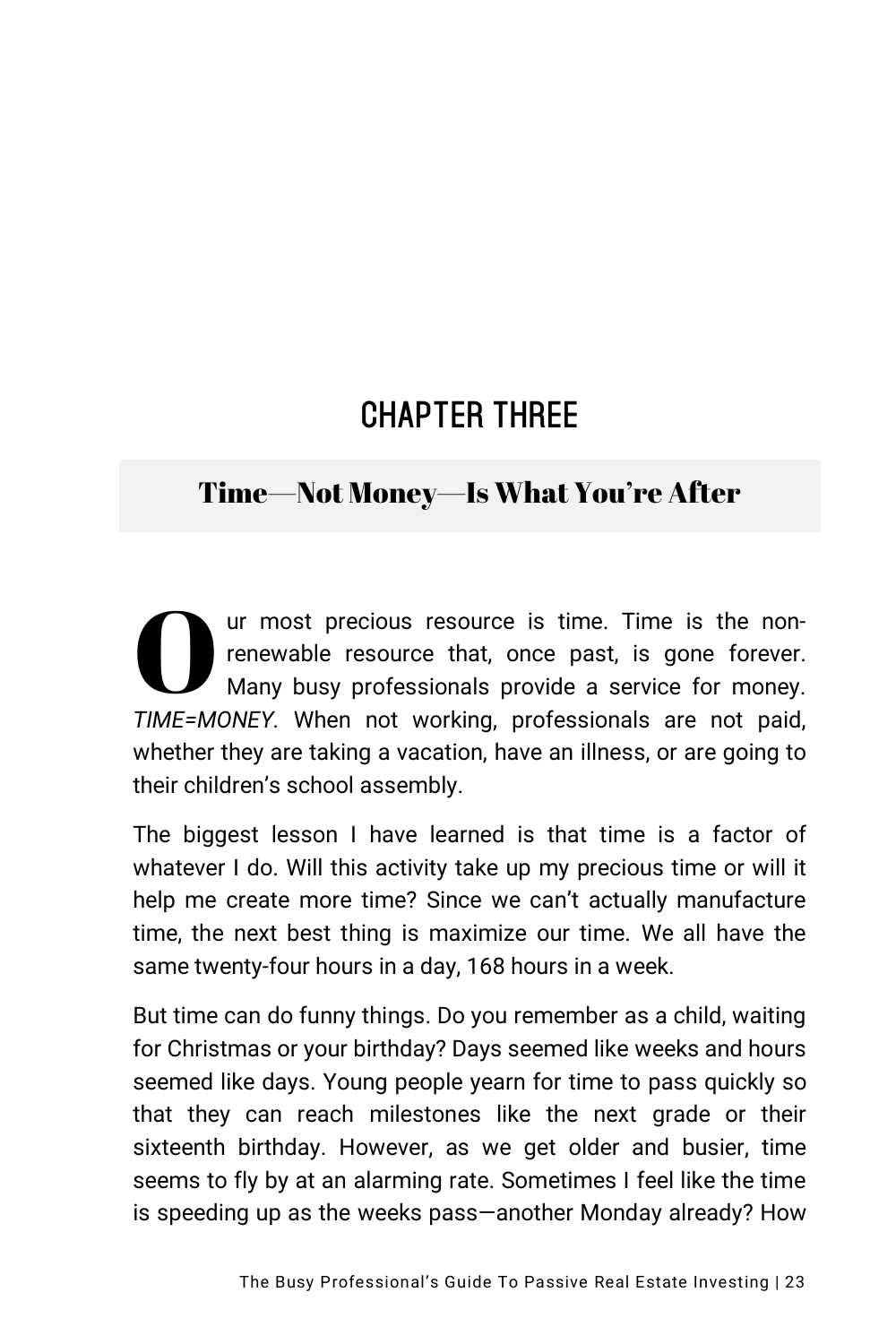can it already be July?

The most commonly answer to the question "How are you?" is "Fine." But the next answer—sometimes even tacked onto "fine" is "busy."

"Oh, thanks for asking. I'm fine, but busy." It's almost expected, really. Like it's a badge of honor to be too busy to enjoy your life. As if being busy is what is expected, a status symbol. But imagine instead this exchange:

"How are you?"

"Oh, thanks for asking! I am fantastic! I just had a leisurely breakfast, went for a hike and had lunch with a good friend. This afternoon I am going to relax, and maybe read a book or take a nap."

You would assume that the person responding to that question was retired, unemployed, or independently wealthy. This is because we expect any self-respecting person to be busy. They are busy to the point of fatigue, stress, anxiety, and lack of selfcare. Busy people don't have time to exercise, eat well, get enough sleep, or relax with their friends and family.

Why are we so busy? There are multitudes of reasons we can't get into here, but a big one is *money*. We work very hard in our society, the United States in particular. We work for money to supply us with the essentials for life.

I went on a trip to Italy with my family recently. Several things struck me while we were there. One was that the Italians enjoy a distinctly different pace of life. Things moved much slower there. Eating was a several hour event, cappuccinos were sipped instead of gulped, and people moved at a leisurely pace. Even the airlines were slower; we quickly learned that the departure times were more like suggestions. Most planes departed about an hour or more after the expected time. The afternoons were a long siesta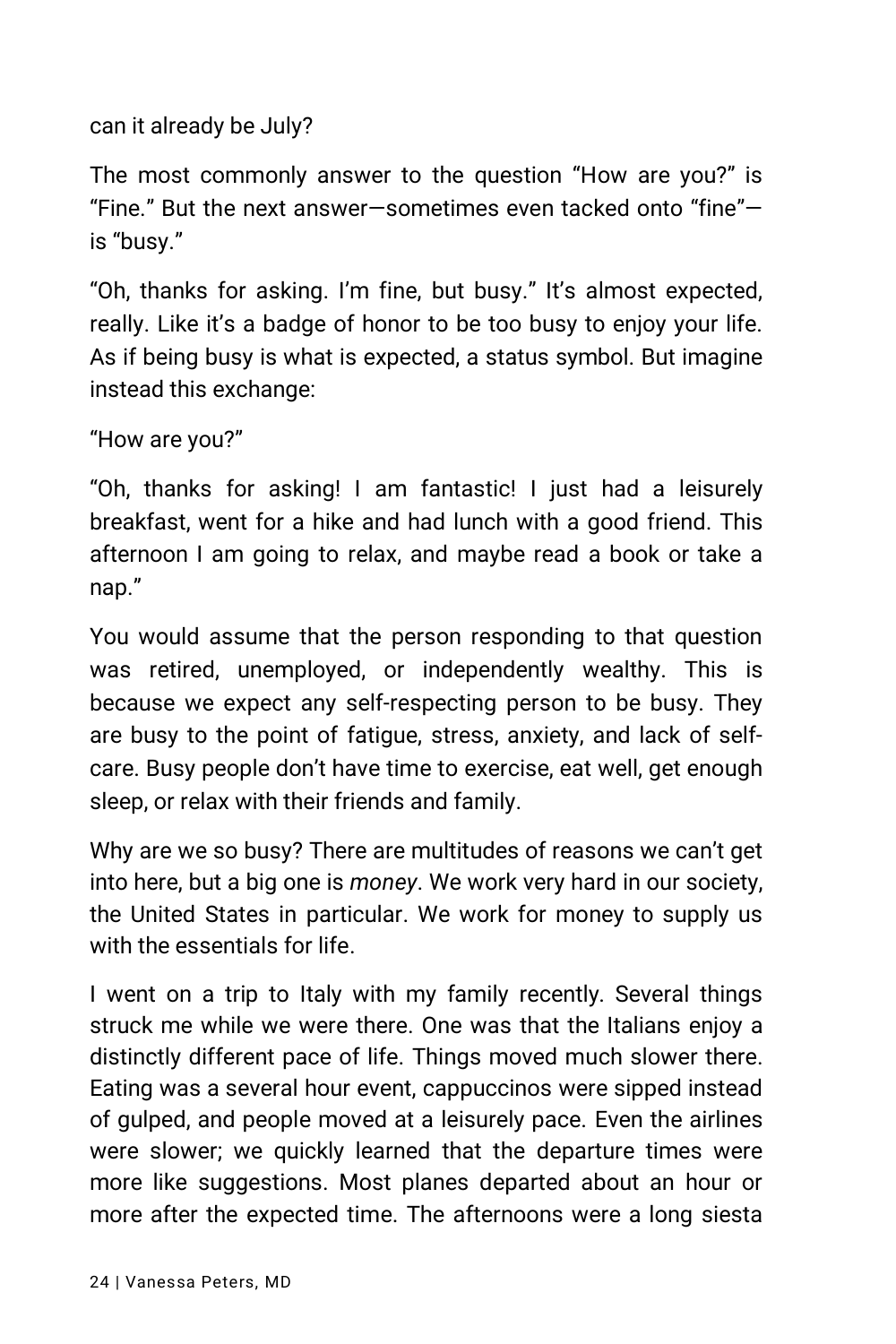time for relaxing and resting. Our tummies on US time took a few days to accommodate to eating dinner at 9:00 p.m., at the earliest. Once we embraced it, the slower pace was calming. Your parasympathetic nervous system was activated, and, lo and behold, time seemed to slow down. When your sympathetic nervous system, your "fight-or-flight" response, is always on alert you feel rushed and on guard. Time will seem to slip away from you.

Physicians work hard for our money. There is no doubt about that. We worked hard to achieve our goals of becoming doctors with grueling training in medical school, residency, and fellowship. We lived lives of scarcity while in training, many of us racking up large student loans and debt. Due to long years of training we enter the workforce later than our peers. If you pursue a fellowship subspecialty, it is common to be in your mid to late thirties when you finish.

To make more money, you need to work longer or work harder. See more clients, patients, or complete more projects, all of which require your effort. To maximize your earning potential, you need to focus on activities that are the *highest and best use of your time*. However, even when you have optimized your time, there is still only one of you, and only twenty-four hours in a day. If you only focus on increasing your income by working more, other areas of your life will inevitably suffer—your health, your family and your sanity. All of this sacrifice will eventually making you wonder if you've chosen the right path.

How can you take your high earnings and leverage them to create financial freedom?

To me, financial freedom means that your basic expenses are covered if you cannot or choose not to work. To get there, you don't need to work harder, you need to work smarter by making your money work for you. So that when you are taking time away from your job (sleeping, traveling, relaxing) your money continues to generate income.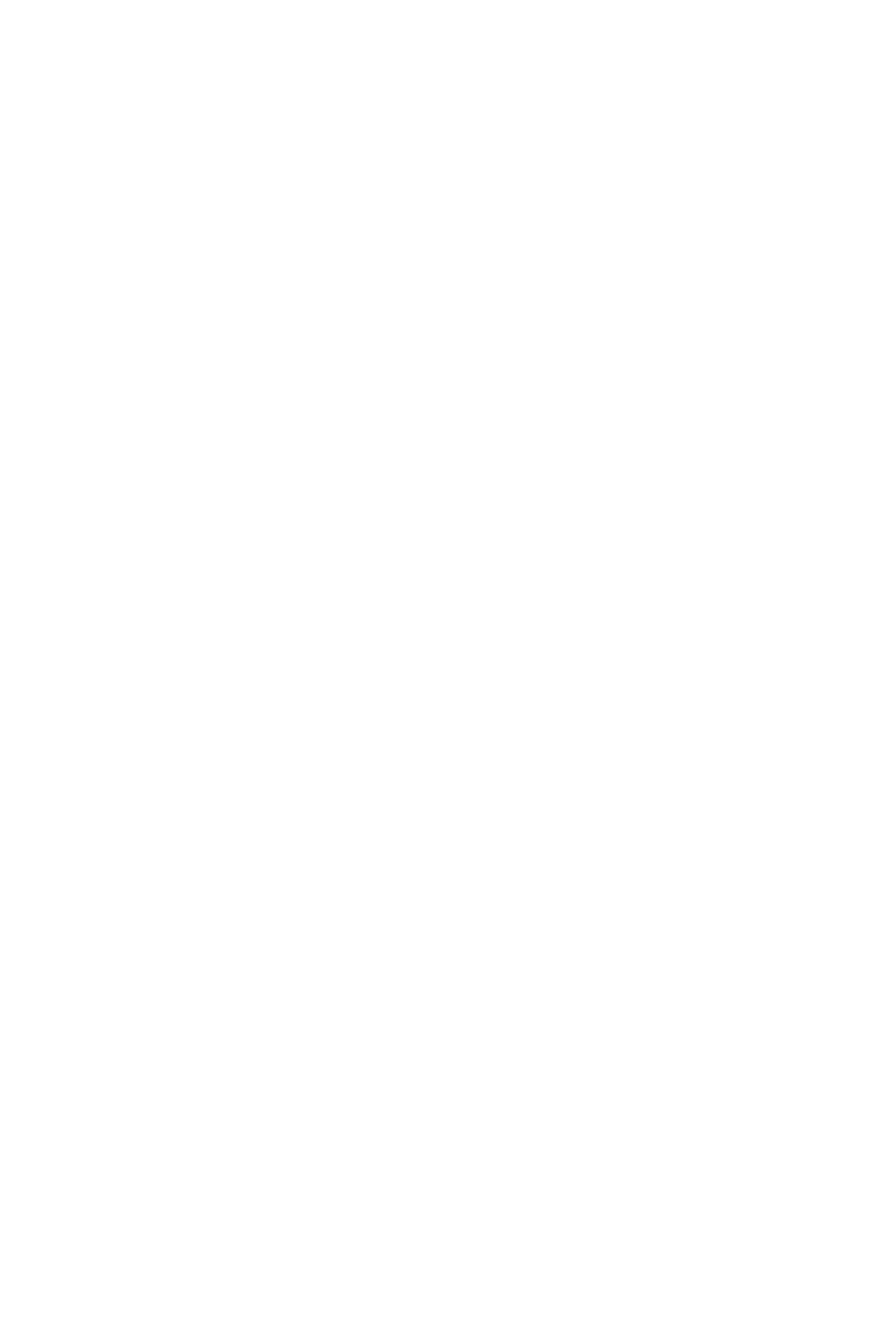## Introduction to VMD Investing

uild Wealth. Experience Freedom. Leave a Legacy. VMD Investing helps busy professionals build wealth with passive, income-producing real estate that provides double-digit returns and a proven roadmap to financial freedom. B

VMD Investing is here to fast-track you towards your ideal investment opportunities. We understand how it feels to watch helplessly as the balance of your portfolio swings wildly with the whims of the market.

We focus on education and investment opportunities in real estate syndication to create strong passive income with wealth accumulation, hassle-free ownership in some of the strongest real estate niches such as **multifamily apartments, self-storage and manufactured home parks**. Our operator partners are some of the most respected and experienced in their respective niches.

We are passionate about teaching fellow professionals how they can take control of their investments and transcend the time equals money equation.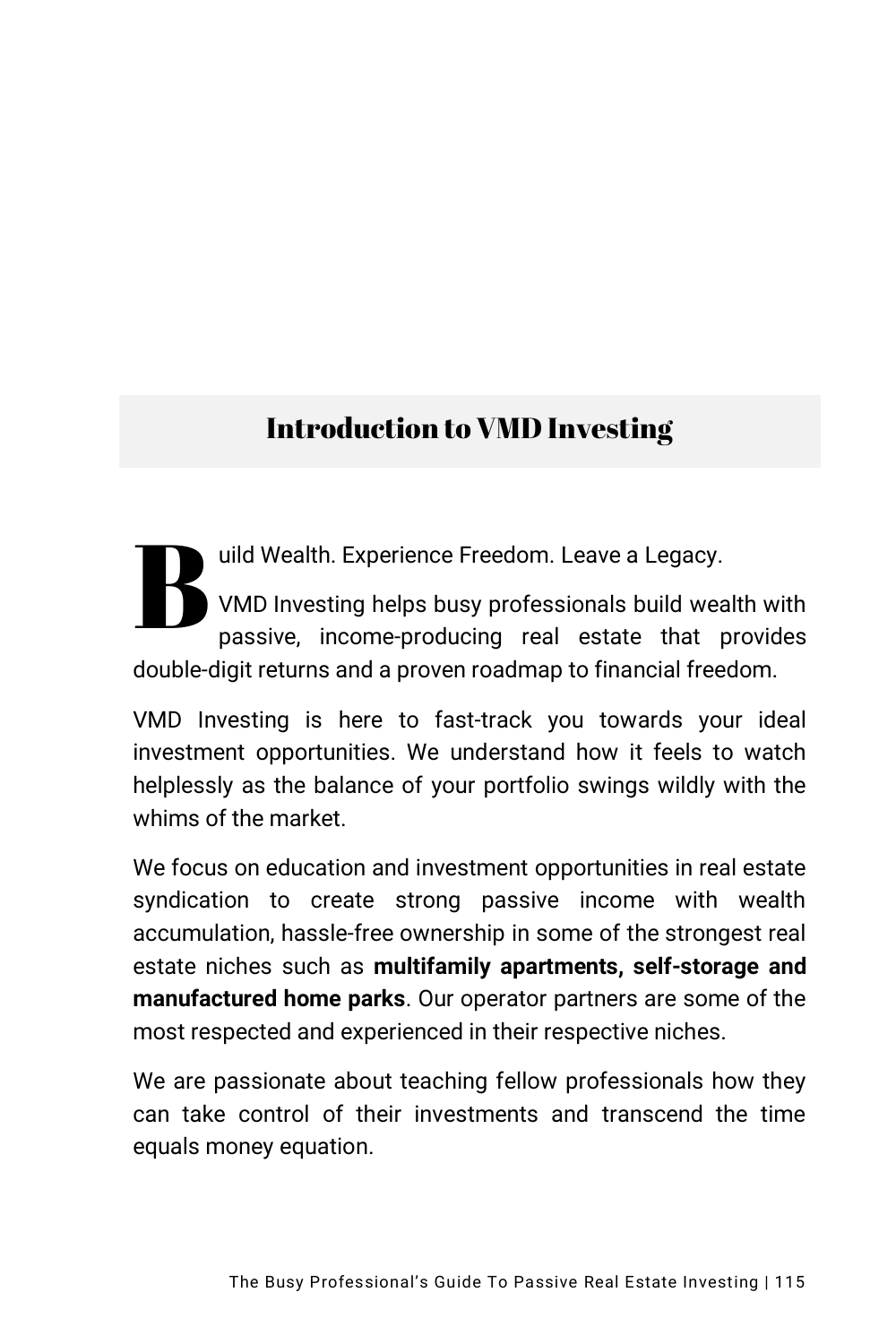Step 1

- Sign up for the Investor's Circle
- It's free and easy.

#### Step 2

- Connect with us
- We will contact you to learn about your goals, frustrations and current situation. We will look for resources and investments that match your goals.

Step 3

- Invest
- We will keep you informed with our investment offerings and when you see one that fits with your needs, we will guide you through the process.

#### Step 4

- Experience Freedom
- Congratulations, you've taken control of your investments and your money is working hard for you while you are relaxing, spending time with your family or on vacation.

If you would like to have a quick introduction so we can learn more about you, discuss our model, and share ideas, please contact me at vanessa@vmdinvesting.com to find a time to connect.